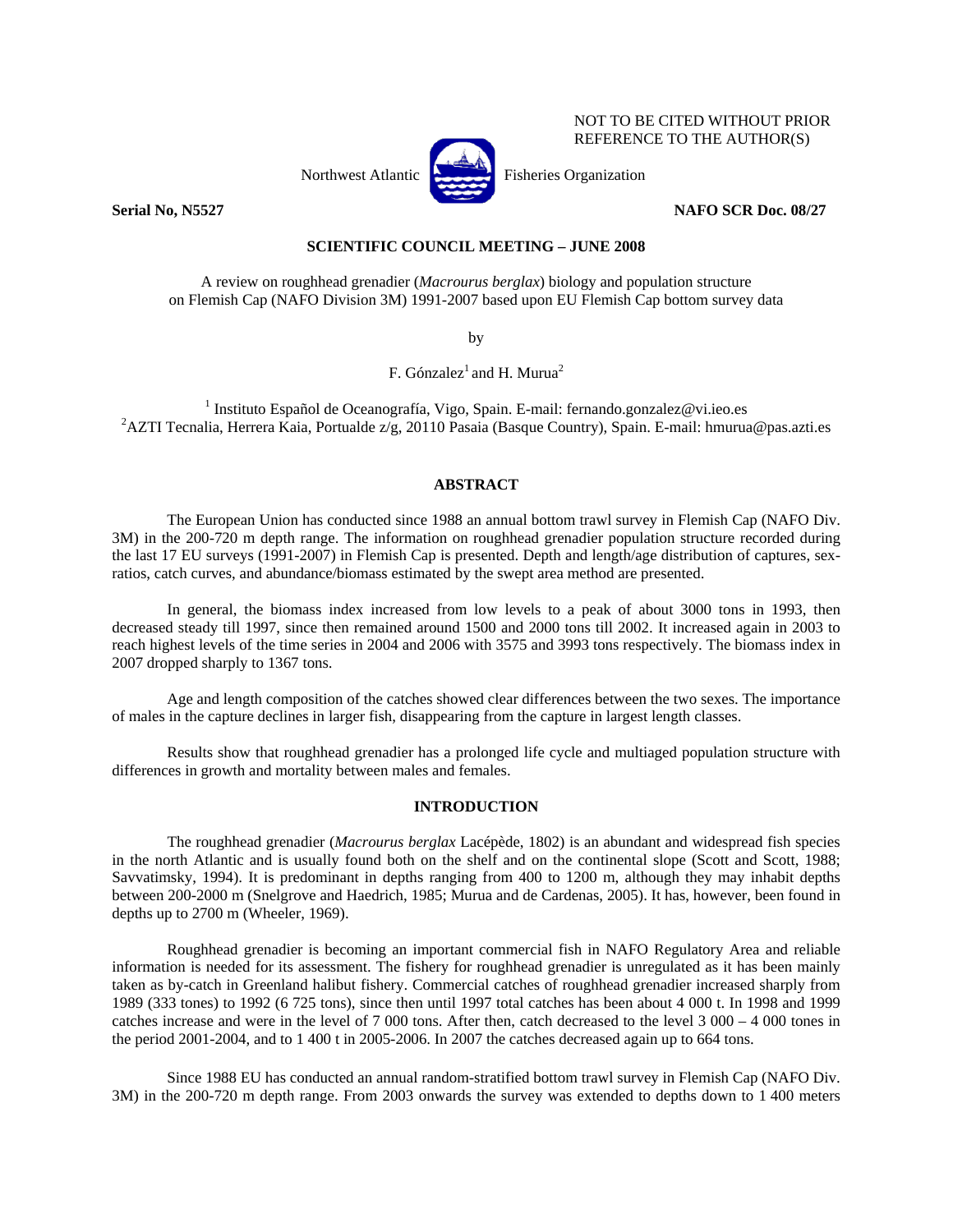and was carried out with a new R/V Vizconde de Eza, which replaced the former C/V Cornide de Saavedra. In order to make comparable both series, comparative fishing trials were carried out to calibrate both series in 2003 and 2004 (González-Troncoso and Casas, 2005). The objective of this scientific survey is to obtain abundance indices and to study the population structure and biological parameters of the main species in the area.

 Limited information on age structure and growth rate of *M. berglax* is available in scientific literature. Savvatimsky (1971, 1984, 1989, 1994) and Jorgensen (1996) have carried out studies on this species in the NW Atlantic (NAFO Divisions 0, 2GHJ, 3K and 1ABCD respectively), basing findings on age readings from scales. The age structure and growth parameters of roughhead grenadier have been estimated by Murua (2003) from otolith readings of specimens captured in NAFO Divisions 3LMN. Validation of age estimates derived from otolith reading has been presented by Rodríguez-Marín *et al.* (2002). Eliassen (1983) also performed age estimation by otolith reading from roughhead caught in the continental slope of Norway.

This paper presents the abundance indices and biomass estimates by the Flemish Cap survey as well as some biological and population structure information of roughhead grenadier in Flemish Cap during the period 1991- 2007. The results presented are only those restricted to depths up to 720 meters to make the comparison consistent in the time series; therefore, it should take into account that the survey only covers the shallowest distribution area of roughhead grenadier. The information is presented as an update of continued analyses of the Flemish Cap survey results (Murua *et al.*, 2005; Murua and González-Costas, 2006; Murua and González, 2007).

#### **MATERIAL AND METHODS**

Data on roughhead grenadier for the 1991-2007 period were collected on the annual random-stratified bottom trawl surveys carried out by the European Union on the area (Vazquez and González*,* 2007). In order to maintain the data series, comparative fishing trials were carried out to develop conversion factors for the species sampled in 2003 and 2004. In total, 130 paired hauls with Cornide de Saavedra and Vizconde de Eza were done (in which 23 roughhead grenadier appeared) and the conversion factor to transform the Cornide values to Vizconde de Eza equivalents were estimated (Gónzalez-Troncoso and Casas, 2005). As the depth coverage increased from 2003 onwards, the data presented here refers to survey results of depth < 720 meters, i.e. the common depth coverage in all the time series. Data on length distribution by sex is only available from 1993 onwards and age structure data is only available for the 1994-2007 period. Annual length-age keys have been applied for each year.

Otoliths were broken through the nucleus and read by transmitted light (Casas, 1994). Many difficulties in reading Macrouridae age from otoliths and scales have been reported previously (Savvatimsky, 1984). Age reading in larger fish (more than 9 years old) is even more complicated, because many rings are present and they lie close to each other. Nevertheless, intercalibration of readings between three readers has been done and 80% of agreement has been reached. Differences were  $\pm 1$  year in otoliths between 2-10 years and 1, 2 years in older than 10 years (Rodríguez-Marín *et al.*, 2002).

Individuals were measured from tip of snout to base of first anal-fin ray, in 0.5 cm intervals, as adopted by NAFO in June 1980 (Atkinson, 1991) as a standard measurement for roundnose and roughhead grenadiers. Length is presented as pre-anal-fin length (AFL) and data are given in 1 cm intervals. Total weight was recorded accurate to the nearest 10 g.

#### **RESULTS AND DISCUSSION**

Total biomass of roughhead grenadier estimated by the swept area method by strata is presented in Table and Figure 1. Biomass increased from 1989 to 1993, since then the biomass has decreased steadily till 1997 to 1 200 tons. In the period 1998-2002 the biomass index did not show a clear trend around 1 500 ton. Since 2002 the biomass index increased, reaching the maximum value of the time series in 2006 (3 933 tons). Between 2006 and 2007 the biomass value dropped from 3933 to 1367 tons. Total and by strata mean catch per trawl data are presented in Table 2. The results indicate that roughhead grenadier occupies the deepest part of the area studied and the abundance and biomass increase with depth, as is evidenced by other authors (de Cardenas *et al*., 1996; Murua and de Cárdenas, 2005).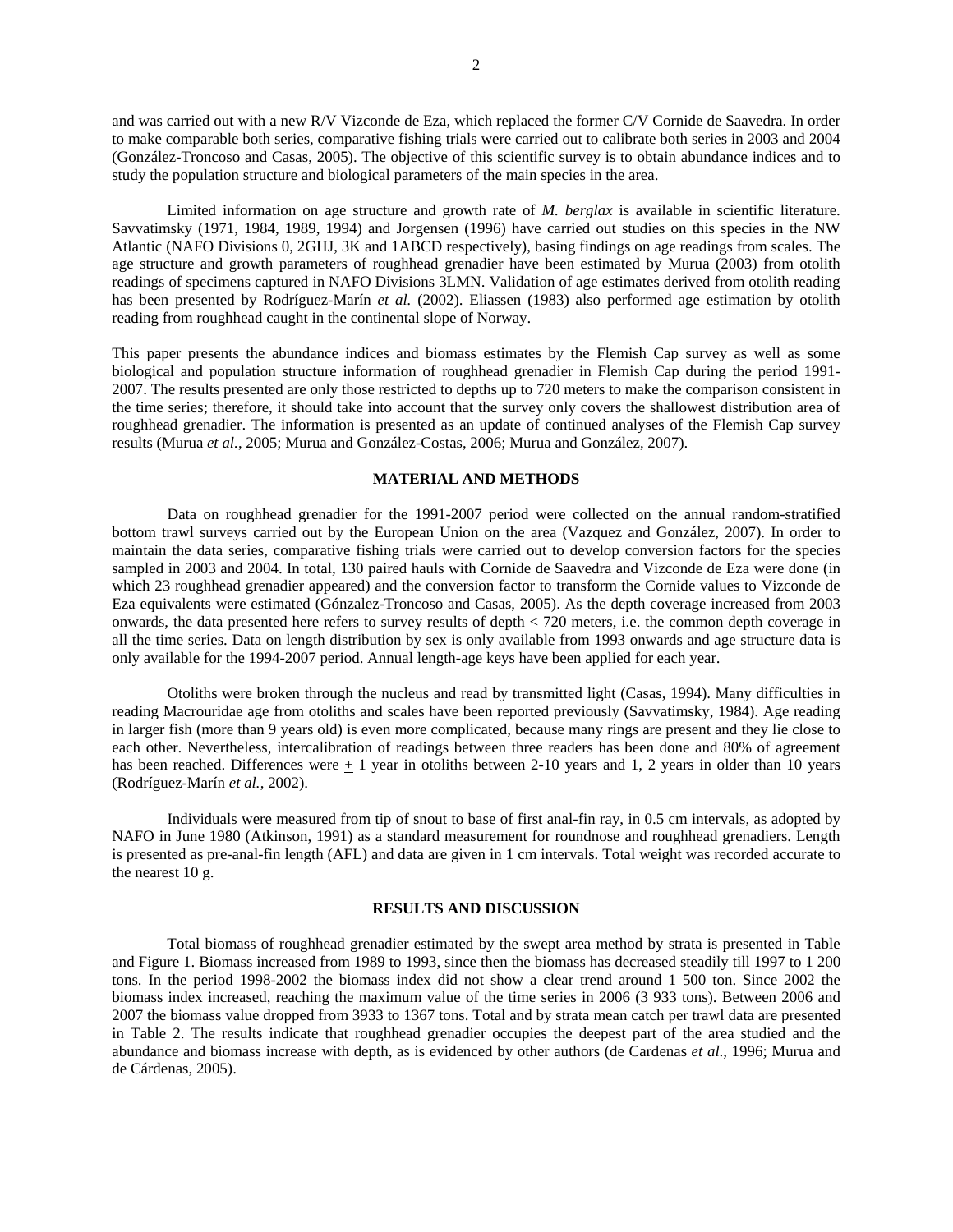Table 3 shows length distributions of roughhead grenadier for the 1991-2007 period. Captures are dominated by the 13-22 cm length classes, around 60 % of the total abundance on average, for the whole time series. However, in 2003 – 2005 period, the abundance were dominated by the < 14 cm lengths, around 60 % in 2003 and 2004 and 50 % in 2005, which may be interpreted as a sign of a good recruiting to the population (Table 3). The percentage of smallest individuals (< 14 cm) in the 2006 survey were similar to 1991-2002 period, around 40%. In 2007 this percentage was the smallest of the hole time series (27%). The average AFL for all period is 15.2 cm. This value is smaller than the values found by Savvatimsky (1994) and de Cardenas *et al*. (1996). The former gives an average AFL of 19.8 cm (51.25 cm total length) for Div. 3K, and the latter gives a mean AFL of 21.12 cm (54.39 cm TL) for specimens caught in a long-line survey in Div. 3LMN. These differences are related to the fishing gear employed and depth where fish were caught, because length has a tendency to increase with depth, from the shallowest stratum to the deepest (Murua and de Cárdenas, 2005). The mean AFL in 2007 was 18.2 cm, the highest value of the time series. This height mean AFL was result of the very low abundance of the individuals less than 14 cm.

Annual length frequencies by sex are presented in Figure 2. The importance of males in the capture declines in larger fish and they disappear from the capture in largest length classes. Largest male found in the scientific surveys was 29 cm while females are larger reaching 36 cm long. Average AFL for females is also greater than for males. Female's mean AFL for the 1993-2007 period in Flemish Cap was 16.1 cm, while mean AFL for males was 14.7 cm. This sexual difference is consistent with data found in the literature (Murua and González-Costas, 2006). Savvatimsky (1989) gives an average AFL of 18 cm (47 cm total length) and 21.2 cm (54.6 cm total length) for males and females respectively in 3LKN. Those differences have also been seen in the commercial fleet in 3LN, where females are larger than males (Junquera *et al.*, 2001).

The AFL-age key for 2007 is given by sex in Table 4. Table 5 shows age composition by sexes for roughhead grenadier in Flemish Cap in 1994-2007. The oldest male found in the period studied was 19 years old and the oldest female 21 years old. Mean age for females in Flemish Cap in the 1994-2007 period was 7.4 years, while mean age for males was 7.0 years.

Interannual differences in length and age are shown in Figure 2 and 3. The 1990-1991 cohorts were the most important cohorts in abundance during the 1995-1999 period. The importance of these annual classes has declined sharply during last years. In 2003 and 2004, 23 % and 27 % of the individuals, respectively, were composed by individuals of 2001 year-class; this 2001 year-class is by far the most abundant year-class either at age 2 or age 3 in the time series. However, the big pulse of 2001 year-class in 2003 and 2004, was not as high as one would expect in 2006 and 2007 were the abundance of the ages 5 and 6 respectively were less than the 1994-2007 average for these ages. Moreover, the 2006 year class observed in the 2007 survey was one of the less abundant of the time series.

Female-ratio in the whole study period was 50 %. This value was lower that the one found by de Cardenas *et al*. (1996) in 3LMN, where females made up 71.4 % of the abundance. However, this difference could be explained due to the different area and depth covered by both surveys. As length increases in relation to depth in many species, the 'bigger deeper' distribution (Merrett *et al.*, 1991; Gordon & Bergstad, 1992), the female ratio might increase also in the deeper water areas.

Figures 4 presents sex-ratio by age for the 1994-2007 period. In the sex-ratio, female proportion fluctuated around 40%-50% the first 10 years, from 10 to 15 years old the proportion increased steadily to 90%. For older ages, the females proportion is around 90%. Similar sex-ratio, with males being more abundant in the central part of the population, is described by Savvatimsky (1994) for north-western Atlantic.

The increment in the female-ratio can be due to different reasons: sexual differences in growth rate, in mortality or a combination of both. In this case, there are certainly sexual differences in growth, which are reflected in the mean length at age and in the different growth curves presented in this study.

Figure 5 shows the mean length at age by sex for 2007 data. The mean length at age is similar for males and females for ages under 10 years, but males grow slower from this age onwards. Mean lengths at age are higher than those obtained by Savvatimsky (1994) for NAFO Divs. 0B, 2GH and 3K. Savvatimsky (1994) and Jorgensen (1996) described similar growing pattern using scales for ageing fish; they found that the differences between sexes in size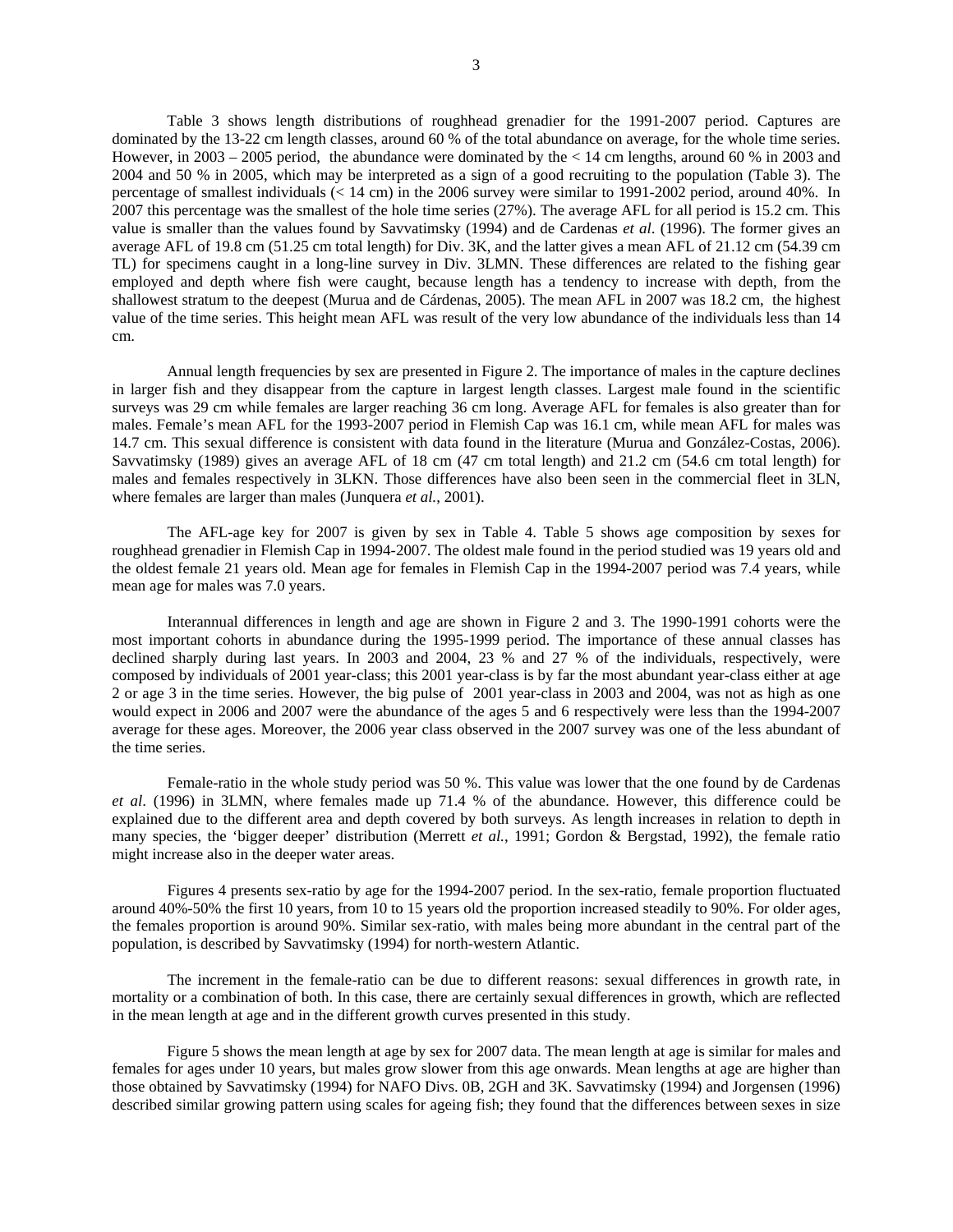at age come about from 10 years onwards. This fact could be explained due to the different ageing method used or due to different latitude of the sampling areas where specimens were obtained, because temperature differences would cause slower growth and a delay in reaching sexual maturity (Rodríguez-Marín *et al.*, 2002).

On the other hand, it seems that there are some differences in mortality between both sexes, since males disappear from the capture in larger length-classes. Total mortality by sex was calculated from catch curves, fitting regression lines by sex to ages fully recruited to the survey gear, using data of 14 years (1994-2007). Both sexes are fully recruited at age 7 and the total mortality obtained is different for both sexes: 0.38 for females and 0.57 for males (Figure 6). For the whole population the total mortality was 0.43.

Length-weight relationships by sex are shown in Table 6 for all the years studied. The relationship between fish length (AFL) and fish weight was assumed to be adequately expresses by the exponential function.

Data available show that roughhead grenadier has a prolonged life cycle and multiaged population structure with differences in growth and mortality between males and females. The complex multy-mode length structure and a slow growth are characteristic of deepwater fishes, including grenadiers (Hureau *et al*., 1979; Savvatimsky, 1994). All this results must be taken with care due to the small proportion of the roughhead grenadier distribution area covered by the survey.

#### **REFERENCES**

- ATKINSON, D.B. 1991. Relationships between pre-anal fin length and total length of Roughhead Grenadier (*Macrourus berglax* Lacépède) in the Northwest Atlantic. *J. Northw. Atl. Fish. Sci.,* **11**: 7-9.
- CASAS, J.M. 1994. Age Structure of Roughhead Grenadier (*Macrourus berglax*) on Flemish Cap, 1994. *NAFO SCR Doc.* 94/80. Serial No. N2459. 5p.
- VAZQUEZ, A, and D. GÓNZALEZ-TRONCOSO. 2007. Results from bottom trawl survey on Flemish Cap of June-July 2007. *NAFO SCR Doc.08*/34. Serial No 5535. 31 pp.
- DE CARDENAS, E., J.M. CASAS, R. ALPOIM, and H. MURUA. 1996. Preliminary Results of the european Longline Suuvey in the NAFO Regulatory Area. *NAFO SCR Doc.* 96/34 Ser. No N2709, 6p.
- ELIASSEN, J.E. 1983. Occurrence, gonad development and age distribution of the roughhead grenadier (Macrourus berglax Lacepede) (Gadiformes, Macrouridae) along the Continental slope of northern Norway. *ICES, Demersal Fish Committee*, C.M. 1983 /G:41.
- GÓNZALEZ-TRONCOSO, D., and J. M. CASAS. 2005. Calculation of the calibration factors from the comparative experience between the R/V Cornide de Saavedra and the R/V Vizconde de Eza in Flemish Cap in 2003 and 2004. *NAFO SCR Doc 05/29*. Serial No 5115. 8 pp.
- GORDON, J. D. M. and BERGSTAD, O. A. (1992). Species composition of demersal fish in the Rockall Troug, north-eastern Atlantic, as determined by different trawls. *Journal of Marine Biological Association of the United Kingdom* **72**, 213-230.
- HUREAU, J.C., P. GEISTDORFER, and M. RANNOU. 1979. The cology of deep-sea benthic fish. *Sarsia*, **64** (1- 2):103-108.
- JORGENSEN, O.A. 1996. Distribution and Biology of Grenadiers (Macrouridae) in West Greenland Waters. *J. Northw. Atl. Fish. Sci.* **18**: 7-29
- JUNQUERA, S., A VAZQUEZ, H. MURUA, E. ROMAN and J. L. DEL RIO. 2001. Spanish Research Report for 2000. *NAFO SCS Doc.01/18.* Ser. No. 4402. 24pp.
- MARQUARDT, D. W. 1963. An algorithm for least-squares estimation of nonlinear parameters. *Journal for the Society of Industrial and Applied Mathematics*. **11**, 431-441.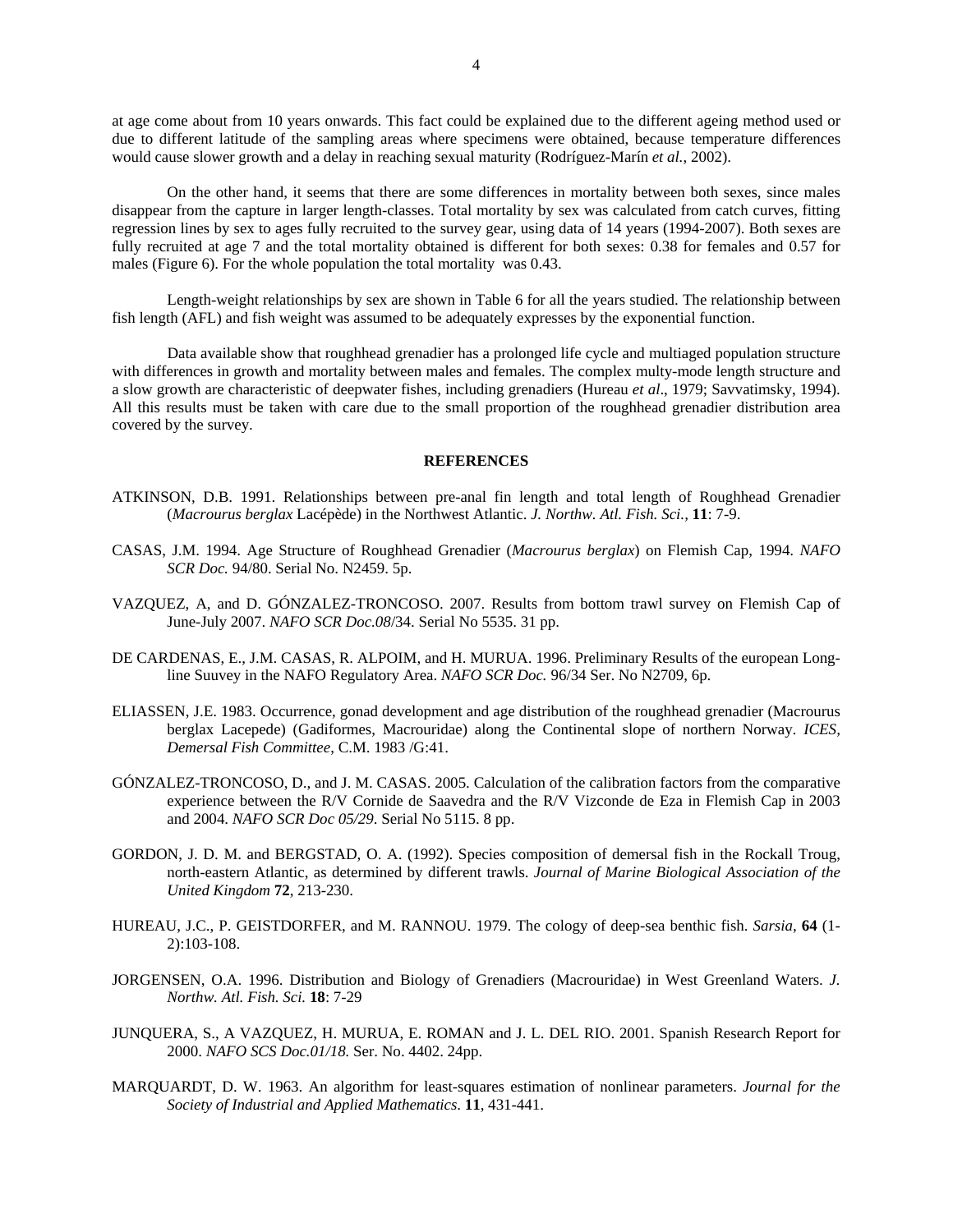- MERRETT, N. R., HAEDRICH, R. L., GORDON, J. D. M. & STEHMANN, M. (1991). Deep demersal fish assemblage structure in the Porcupine Seabight (eastern North Atlantic): results of single warp trawling at lower slope to abyssal soundings. *Journal of the Marine Biological Association of the United Kingdom* **71**, 359-374.
- MURUA, H. 2003. Population structure, growth and reproduction of roughhead grenadier on the Flemish Cap and Flemish Pass. *Journal of Fish Biology* **63**, 356–373.
- MURUA, H., and DE CÁRDENAS. 2005. Depth distribution of deep water species in Flemish Pass. *Journal of Northwest Atlantic Science*, **V37** art. 1.
- MURUA, H., F. GONZÁLEZ-COSTAS and D. POWER. 2005. A Review of the Fishery and the Investigations of Roughhead Grenadier (*Macrourus berglax*) in Flemish Cap and Flemish Pass. *Journal of Northwest Atlantic Science*, **V37** art. 2.
- MURUA, H., and F. GONZÁLEZ-COSTAS. 2006. A review on roughhead grenadier (Macrourus berglax) biology and population structure on Flemish Cap (NAFO Division 3M) 1991-2005 based upon EU Flemish Cap bottom survey data. *NAFO SCR Doc 06/07*. Serial No 5219. 18 pp.
- MURUA, H., and F. GONZÁLEZ. 2007. A review on roughhead grenadier (Macrourus berglax) biology and population structure on Flemish Cap (NAFO Division 3M) 1991-2006 based upon EU Flemish Cap bottom survey data. *NAFO SCR Doc 07/25*. Serial No 5376. 21 pp.
- RODRÍGUEZ-MARÍN, E., M. RUIZ, and A. SARASUA. 2002. Validation of roughhead grenadier (*Macrourus berglax*) otolith reading. *J. Appl. Ichthyology* **18**: 70-80.
- SAVVATIMSKY, P.I. 1971. On age readings in grenadiers (Macrouriformes). *Vopr. Ikhtiol.,* **11**(3): 495-501.
- SAVVATIMSKY, P.I. 1984. Biological Aspects of Roughhead Grenadier (*Macrourus berglax*) from Longline Catches in the Eastern Grand Bank Area, 1982. *NAFO Sci. Coun. Studies,* **7**: 45-51.
- SAVVATIMSKY, P.I. 1989. Investigations of Roughhead Grenadier (*Macrourus berglax* L) in the Northwest Atlantic, 1967-83. *NAFO Sci. Coun. Studies,* **13**: 59-75.
- SAVVATIMSKY P.I. 1994. Age Structure of of Roughhead Grenadier (*Macrourus berglax*) in the Northwest Atlantic, 1985. *NAFO Sci. Coun. Studies,* **20**: 53-64.
- SCOTT, W. B., and M. G. SCOTT. 1988.. Atlantic fishes of Canada*. Can Bull. Fish. Aquat. Sci.* 219, 731pp.
- SNELGROVE, P.V.R. and R.L. HAEDRICH. 1985. Structure of the deep demersal fish-fauna off Newfoundland. *Mar. Ecol. Prog. Ser.* **27**: 99-107
- WHEELER, A. 1969. The fishes of the British Isles and Northwest Europe: Anacanthini (p. 255.259). MacMillan and Co. Ltd., London England, 613 p.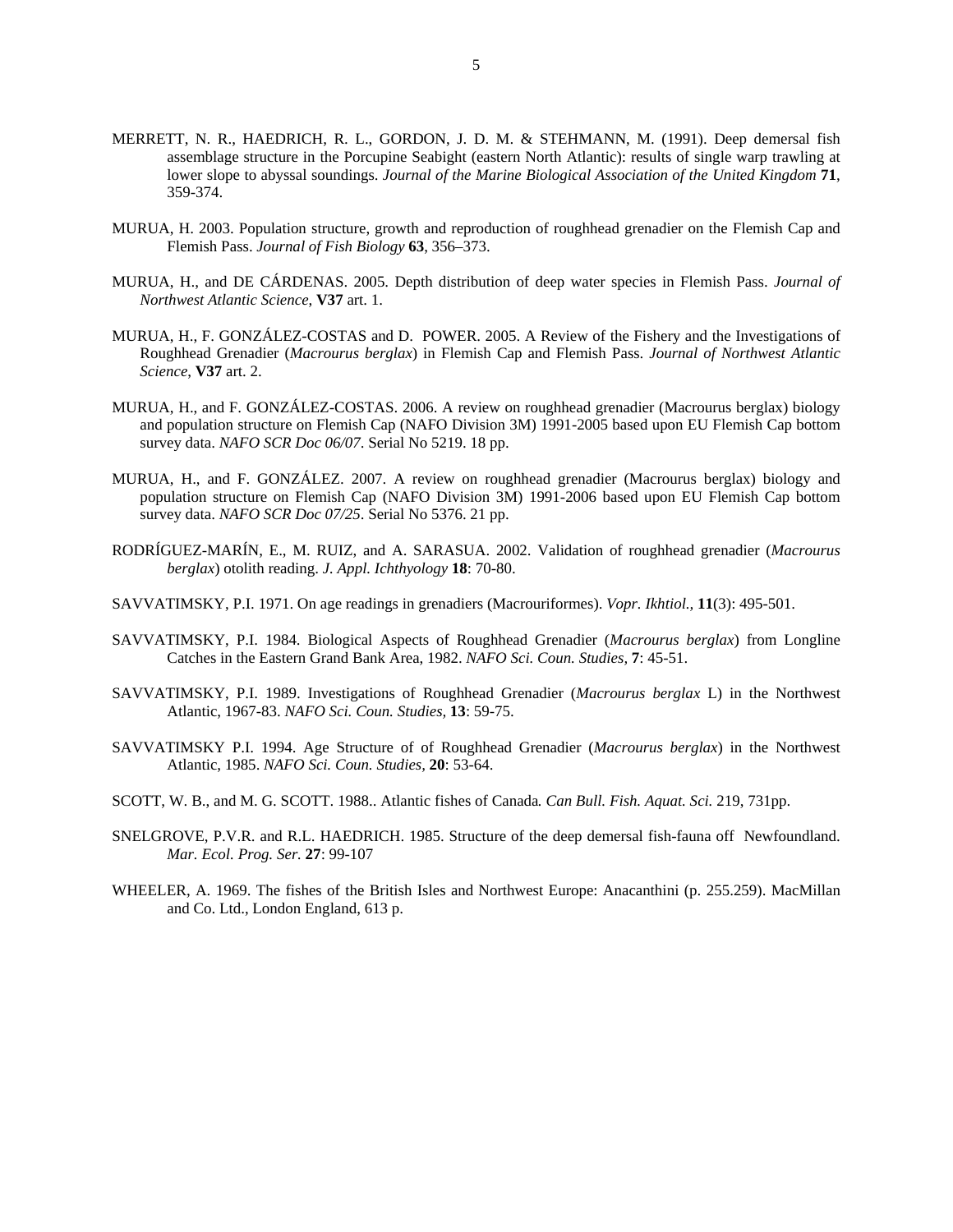#### **TABLES**

**Table 1.-** Total biomass of roughhead grenadier estimated by the swept area method by strata during the EU bottom survey (1991- 2007); biomass series transformed to Vizconde de Eza equivalents from 1988-2002.

|               |             |      |      |      |      |         |      |      |      |        | Biomass estimated by the swept area meted (tons) |      |                |      |      |                |      |      |
|---------------|-------------|------|------|------|------|---------|------|------|------|--------|--------------------------------------------------|------|----------------|------|------|----------------|------|------|
| Strata        | Depth $(m)$ | 1991 | 1992 | 1993 | 1994 | 1995    | 1996 | 1997 | 1998 | 1999   | 2000                                             | 2001 | 2002           | 2003 | 2004 | 2005           | 2006 | 2007 |
| $1 - 6$       | 125-252     |      |      |      |      | $\,8\,$ | 22   |      |      |        |                                                  |      |                | 9    | 10   |                |      |      |
| $\tau$        | 253-360     |      |      |      |      |         |      |      |      |        | 3                                                |      |                |      | 10   |                |      |      |
| $\,8\,$       | 253-360     | 1    |      |      |      |         | 11   | 3    |      | $\tau$ |                                                  | 16   | $\overline{2}$ | 13   | 28   | 65             | 13   |      |
| 9             | 253-360     | 5    | 28   | 21   | 3    | 21      | 153  | 18   | 40   | 45     | 29                                               | 29   |                | 30   | 282  | 82             | 181  | 17   |
| 10            | 253-360     |      |      |      |      |         | 6    | 1    |      | 18     | 68                                               | 18   |                |      | 48   | 38             | 21   |      |
| 11            | 253-360     |      |      |      |      |         |      |      |      | 3      | 8                                                | 6    |                |      | 3    | $\overline{2}$ |      |      |
| 12            | 261-540     | 108  | 100  | 413  | 55   | 126     | 46   | 137  | 55   | 191    | 81                                               | 236  | 154            | 165  | 292  | 207            | 97   | 22   |
| 13            | 261-540     | 18   | 60   | 18   | 32   | 75      | 5    | 18   | 78   | 92     | 50                                               | 116  | 121            | 123  | 299  | 94             | 154  | 80   |
| 14            | 261-540     | 85   | 139  |      | 73   | 67      | 270  | 77   | 194  | 135    | 103                                              | 292  | 124            | 346  | 877  | 379            | 362  | 223  |
| 15            | 261-540     | 64   | 52   | 321  | 82   | 180     | 84   | 69   | 101  | 72     | 103                                              | 60   | 16             | 87   | 259  | 16             | 85   | 55   |
| 16            | 541-720     | 229  | 432  | 1333 | 523  | 256     | 397  | 211  | 405  | 150    | 225                                              | 338  | 272            | 352  | 594  | 426            | 1391 | 242  |
| 17            | 541-720     | 180  | 123  |      | 98   | 129     | 27   | 116  | 204  | 96     | 67                                               | 370  | 380            | 101  | 244  | 124            | 603  | 70   |
| 18            | 541-720     | 356  | 215  |      | 756  | 414     | 154  | 224  | 189  | 313    | 219                                              | 383  | 27             | 877  | 423  | 588            | 435  | 491  |
| 19            | 541-720     | 289  | 429  | 915  | 352  | 282     | 187  | 322  | 424  | 129    | 92                                               | 216  | 116            | 245  | 228  | 366            | 592  | 167  |
| <b>TOTAL</b>  |             | 1335 | 1577 | 3021 | 1975 | 1558    | 1362 | 1197 | 1691 | 1250   | 1047                                             | 2079 | 1211           | 2348 | 3597 | 2387           | 3933 | 1367 |
| Error biomass |             | 250  | 270  | 487  | 169  | 223     | 277  | 169  | 243  | 338    | 196                                              | 284  | 176            | 611  | 362  | 281            | 700  | 310  |
| Mean AFL (cm) |             | 16.4 | 15.8 | 15.8 | 16.6 | 15.3    | 15.8 | 16   | 15.6 | 16.3   | 16.5                                             | 16.5 | 16.1           | 12   | 13.3 | 14.9           | 16.6 | 18.2 |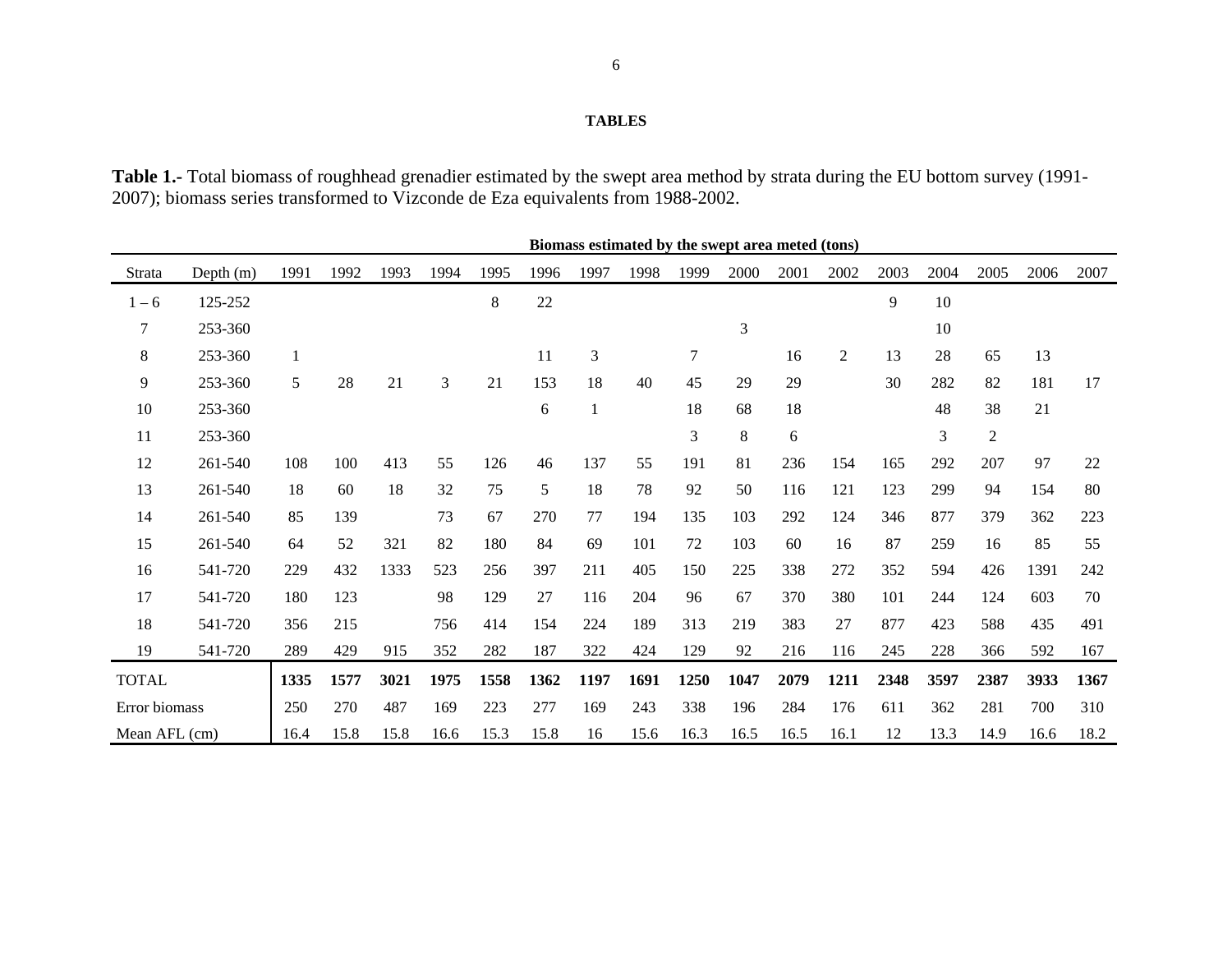|         |                  |                             |       |      |      |       |       |       |       |       |          | Average weight per trawl (Kg.) |       |       |       |       |       |       |      |
|---------|------------------|-----------------------------|-------|------|------|-------|-------|-------|-------|-------|----------|--------------------------------|-------|-------|-------|-------|-------|-------|------|
| Strata  | Area             | Depth $(m)$                 | 1991  | 1992 | 1993 | 1994  | 1995  | 1996  | 1997  | 1998  | 1999     | 2000                           | 2001  | 2002  | 2003  | 2004  | 2005  | 2006  | 2007 |
| $1 - 6$ | 467              | 125-252                     |       |      |      |       | 0.13  | 0.58  |       |       |          |                                |       |       | 0.34  | 0.19  |       |       |      |
| 7       | 108              | 253-360                     |       |      |      |       |       |       |       |       |          |                                |       |       | 0.04  |       |       |       |      |
| 8       | 82               | 253-360                     |       | 0.2  |      | 0.02  |       |       |       |       | 0.22     | 0.05                           |       | 0.14  |       | 0.32  | 0.03  | 0.26  |      |
| 9       | 34               | 253-360                     | 1.97  | 0.18 |      | 0.21  | 1.16  | 0.88  | 0.14  | 0.88  | 6.39     | 0.77                           | 1.69  | 1.9   | 1.23  | 1.23  |       | 7.13  | 0.69 |
| 10      | 128              | 253-360                     | 0.01  |      |      |       |       |       |       |       | $0.08\,$ | 0.01                           |       | 0.24  | 0.94  | 0.24  |       | 0.28  |      |
| 11      | 107              | 253-360                     |       |      |      |       |       |       |       |       |          |                                |       | 0.04  | 0.12  | 0.1   |       |       |      |
| 12      | 90               | 261-540                     | 2.19  | 2.03 | 0.77 | 2.12  | 1.96  | 8.08  | 1.07  | 2.47  | 0.91     | 2.68                           | 1.09  | 3.74  | 1.58  | 4.63  | 3.01  | 1.78  | 0.41 |
| 13      | 31               | 261-540                     | 1.11  | 3.37 | 0.93 | 0.93  | 3.15  | 0.97  | 1.68  | 3.94  | 0.27     | 0.97                           | 4.12  | 4.83  | 2.66  | 6.11  | 6.38  | 7.17  | 4.19 |
| 14      | 72               | 261-540                     | 4.36  | 3.15 | 2.33 | 1.85  | 3.02  |       | 1.59  | 1.47  | 5.88     | 1.69                           | 4.23  | 2.95  | 2.25  | 6.36  | 2.69  | 6.29  | 4.76 |
| 15      | 85               | 261-540                     | 1.81  | 0.1  | 0.58 | 1.26  | 1.03  | 6.33  | 1.62  | 3.54  | 1.66     | 1.36                           | 1.99  | 1.42  | 2.02  | 1.18  | 0.31  | 1.44  | 1.05 |
| 16      | 82               | 541-720                     | 7.22  | 2.91 | 4.38 | 4.75  | 8.94  | 27.6  | 10.82 | 5.31  | 8.21     | 4.37                           | 8.39  | 3.11  | 4.66  | 6.99  | 5.64  | 25.08 | 4.87 |
| 17      | 23               | 541-720                     | 8.12  | 2.71 | 1.89 | 10.93 | 7.46  |       | 5.98  | 7.81  | 1.63     | 7.05                           | 12.41 | 5.82  | 4.09  | 22.47 | 23.08 | 33.88 | 3.63 |
| 18      | 22               | 541-720                     | 19.44 | 7.98 | 8.93 | 22.22 | 13.45 |       | 47.28 | 25.84 | 9.61     | 14.03                          | 11.82 | 19.54 | 13.66 | 23.95 | 1.68  | 21.75 | 29.8 |
| 19      | 54               | 541-720                     | 23.55 | 7.19 | 8.66 | 9.17  | 13.59 | 29.02 | 11.16 | 8.95  | 5.94     | 10.21                          | 13.43 | 4.08  | 2.9   | 6.85  | 3.68  | 15.74 | 5.14 |
|         | (Kg)             | Weighted averaged per trawl | 1.66  | 1.96 | 3.76 | 2.46  | 1.94  | 1.69  | 1.49  | 2.1   | 1.56     | 1.31                           | 2.58  | 1.5   | 2.92  | 4.47  | 2.97  | 4.89  | 1.70 |
|         | S. D.            |                             | 0.31  | 0.34 | 0.61 | 0.21  | 0.28  | 0.34  | 0.21  | 0.3   | 0.42     | 0.24                           | 0.35  | 0.22  | 0.76  | 0.45  | 0.35  | 0.87  | 0,39 |
|         | N° of valid tows |                             | 117   | 117  | 101  | 116   | 121   | 117   | 117   | 119   | 117      | 120                            | 120   | 120   | 114   | 124   | 117   | 115   | 117  |

**Table 2.-** Mean catch per trawl by strata and whole bank (1991-2007); series transformed to Vizconde de Eza equivalents.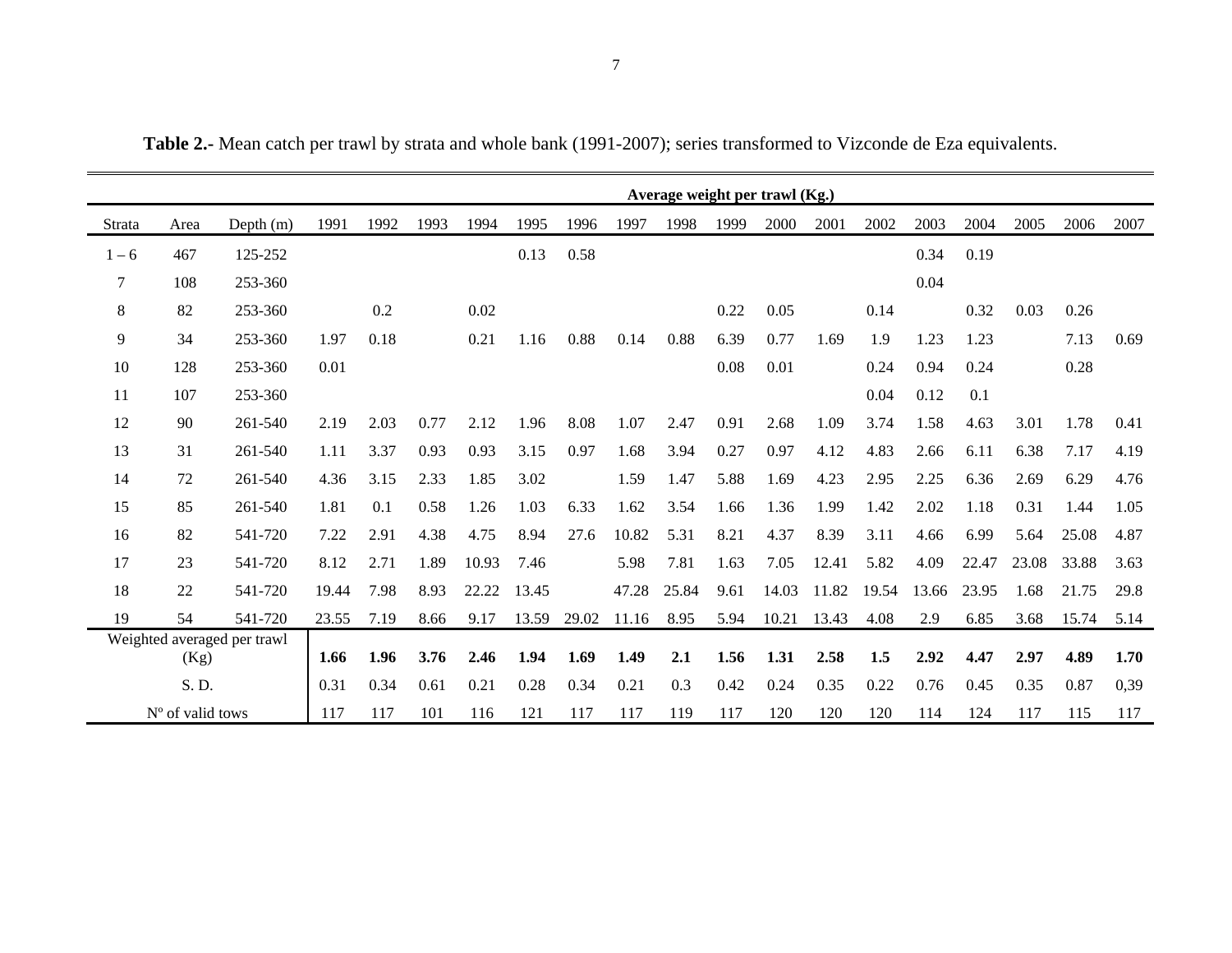**Table 3.-** Roughhead grenadier length distribution (,000) and mean AFL by year for 1991- 2007 period (transformed series to Vizconde de Eza equivalents).

| AFL (cm          | 91              | 92              | 93             | 94   | 95               | 96           | 97           | 98     | 99           | $\bf{00}$ | 01   | 02   | 0 <sub>3</sub> | 04    | 05           | 06   | 07     | <b>Total</b> |
|------------------|-----------------|-----------------|----------------|------|------------------|--------------|--------------|--------|--------------|-----------|------|------|----------------|-------|--------------|------|--------|--------------|
| 1                |                 | $7\phantom{.0}$ | $\overline{3}$ |      |                  |              |              |        |              |           |      |      |                |       |              |      |        | 10           |
| $\boldsymbol{2}$ |                 | 13              |                |      |                  |              |              |        |              |           |      |      | 99             | 21    | 10           | 10   |        | 153          |
| 3                | $\overline{4}$  | 16              |                |      |                  | 3            | 3            | 48     | 9            | 3         | 65   | 40   | 369            | 294   | 127          | 79   | 16     | 1076         |
| 4                | 6               | 57              | 42             |      | 16               | 26           | 15           | 14     | 8            | 15        | 12   | 16   | 119            | 59    | 54           | 123  | $\tau$ | 589          |
| 5                | 16              | 232             | 200            | 28   | 24               | 127          | 9            | 53     | 15           | 42        | 133  | 118  | 1220           | 566   | 147          | 341  | 30     | 3301         |
| 6                | 26              | 73              | 77             | 22   | 31               | 45           | 36           | 44     | 16           | 35        | 56   | 59   | 881            | 481   | 100          | 177  | 21     | 2180         |
| 7                | 69              | 121             | 380            | 53   | 46               | 25           | 87           | $45\,$ | 14           | 31        | 65   | 90   | 437            | 705   | 142          | 202  | 18     | 2530         |
| 8                | 25              | 64              | 184            | 154  | 61               | 51           | 86           | 57     | 20           | 34        | 133  | 99   | 506            | 1576  | 177          | 188  | 22     | 3437         |
| 9                | 43              | 45              | 98             | 96   | 126              | 45           | 71           | 194    | 33           | 63        | 71   | 60   | 319            | 495   | 467          | 339  | $\tau$ | 2572         |
| 10               | 45              | 46              | 167            | 237  | 325              | 116          | 92           | 173    | 92           | 28        | 57   | 23   | 520            | 493   | 575          | 225  | 44     | 3258         |
| 11               | 111             | 63              | 146            | 207  | 289              | 123          | 32           | 121    | 209          | 89        | 98   | 48   | 321            | 420   | 299          | 410  | 30     | 3016         |
| 12               | 248             | 69              | 190            | 125  | 521              | 171          | 176          | 157    | 105          | 110       | 139  | 54   | 337            | 631   | 301          | 473  | 75     | 3882         |
| 13               | 291             | 128             | 168            | 107  | 267              | 271          | 198          | 220    | 144          | 152       | 168  | 87   | 332            | 584   | 306          | 368  | 157    | 3948         |
| 14               | 312             | 334             | 288            | 269  | 128              | 323          | 396          | 495    | 193          | 177       | 399  | 177  | 393            | 635   | 348          | 418  | 143    | 5428         |
| 15               | 231             | 374             | 513            | 243  | 176              | 217          | 310          | 563    | 321          | 129       | 404  | 199  | 611            | 592   | 373          | 507  | 154    | 5917         |
| 16               | 238             | 312             | 790            | 212  | 253              | 306          | 197          | 462    | 428          | 290       | 430  | 283  | 666            | 697   | 335          | 416  | 162    | 6477         |
| 17               | 280             | 219             | 610            | 408  | 294              | 233          | 82           | 314    | 363          | 279       | 367  | 235  | 511            | 746   | 328          | 447  | 148    | 5864         |
| 18               | 311             | 221             | 499            | 429  | 348              | 222          | 111          | 171    | 290          | 196       | 468  | 194  | 583            | 696   | 550          | 473  | 173    | 5935         |
| 19               | 223             | 147             | 349            | 341  | 310              | 238          | 120          | 158    | 150          | 171       | 336  | 206  | 359            | 519   | 470          | 414  | 200    | 4711         |
| 20               | 190             | 199             | 251            | 192  | 201              | 209          | 109          | 117    | 106          | 111       | 269  | 156  | 225            | 376   | 294          | 487  | 103    | 3595         |
| 21               | 72              | 106             | 195            | 129  | 108              | 88           | 79           | 106    | 95           | 79        | 158  | 136  | 180            | 266   | 198          | 502  | 98     | 2595         |
| 22               | 68              | 77              | 133            | 78   | 53               | 78           | 83           | 115    | 35           | 67        | 70   | 77   | 111            | 202   | 130          | 240  | 122    | 1739         |
| 23               | 38              | 71              | 168            | 55   | 12               | 24           | 61           | 37     | 41           | 28        | 60   | 54   | 121            | 143   | 81           | 312  | 32     | 1338         |
| 24               | 26              | 33              | 66             | 57   | 19               | 36           | 61           | 64     | 24           | 30        | 65   | 23   | 20             | 115   | 88           | 154  | 42     | 923          |
| 25               |                 | 33              | 35             | 56   | 19               | 16           | 33           | 50     | 29           | 28        | 79   | 27   | 10             | 85    | 74           | 157  | 45     | 776          |
| 26               | 18              | 59              | 54             | 33   | 13               | 23           | 39           | 28     | $\mathbf{0}$ | 28        | 35   | 18   | 8              | 72    | 64           | 188  | 57     | 737          |
| 27               | 14              | 28              | 21             | 19   | 20               | 16           | 39           | 17     | 7            | 6         | 37   | 28   | 14             | 31    | 30           | 177  | 52     | 556          |
| 28               | 21              | 28              | 40             | 6    | 9                | 6            | 16           | 5      | 11           | 10        | 48   | 6    |                | 28    | 9            | 130  | 47     | 420          |
| 29               | 14              | 20              | 40             | 36   | $\boldsymbol{0}$ | $\mathbf{0}$ | 11           | 17     | 6            | 5         | 12   | 23   |                | 10    | 22           | 88   | 35     | 339          |
| 30               | 14              | 41              | 12             | 14   | 6                | 6            | $\mathbf{0}$ | 13     | 19           | 5         | 34   | 6    |                | 19    | 19           | 76   | 23     | 307          |
| 31               |                 | 9               |                | 24   | 4                | 5            | 5            |        |              | 5         | 12   |      |                | 19    | $\mathbf{0}$ | 33   | 10     | 126          |
| 32               |                 | 13              |                | 8    | 5                | 11           | 6            |        |              |           | 6    |      |                |       |              | 20   |        | 69           |
| 33               | 6               |                 |                |      |                  |              |              |        |              |           |      | 5    |                | 9     |              | 12   |        | 32           |
| 34               | $7\phantom{.0}$ |                 |                |      |                  |              |              | 5      |              | 6         |      | 6    | 8              |       |              |      |        | 32           |
| 35               |                 |                 |                |      |                  |              |              |        |              | 5         |      |      |                |       |              | 11   |        | 16           |
| 36               |                 | 6               |                | 8    |                  |              |              |        |              |           |      |      |                |       |              |      |        | 14           |
| <b>Total</b>     | 2967            | 3264            | 5719           | 3646 | 3684             | 3060         | 2563         | 3863   | 2783         | 2257      | 4286 | 2553 | 9280           | 11585 | 6118         | 8197 | 2070   | 77895        |
| Mena lengtl 16.3 |                 | 15.8            | 15.8           | 16.6 | 15.3             | 15.8         | 16.0         | 15.6   | 16.4         | 16.5      | 16.6 | 16.1 | 12.0           | 13.3  | 14.9         | 16.6 | 18.2   | 15.2         |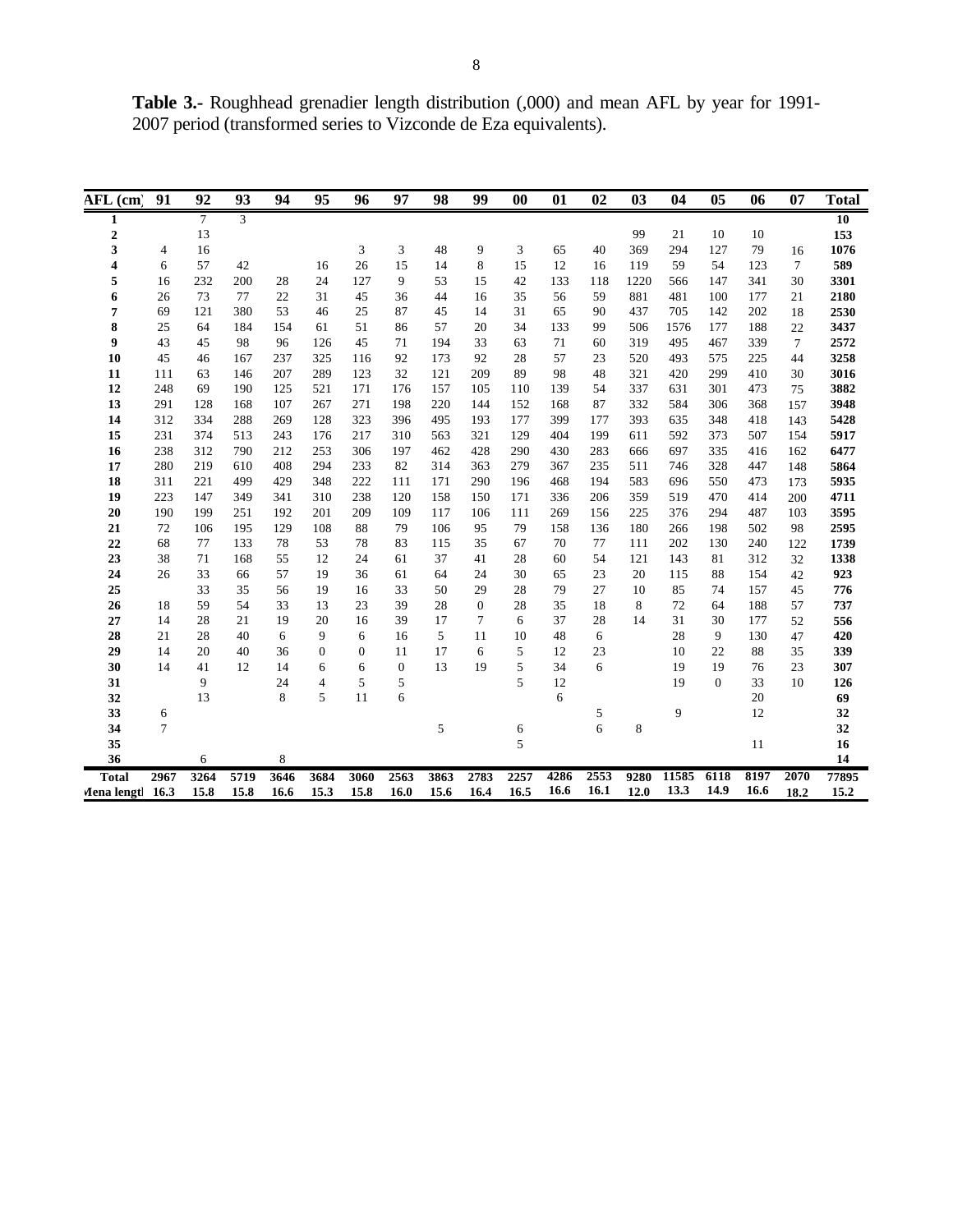| <b>Males</b>             |                |                                            |                |                                            |                             |                         |                         |                |                |                                            |                |                |              |                 |              |                         |
|--------------------------|----------------|--------------------------------------------|----------------|--------------------------------------------|-----------------------------|-------------------------|-------------------------|----------------|----------------|--------------------------------------------|----------------|----------------|--------------|-----------------|--------------|-------------------------|
| AFL(cm)/age              | $\overline{2}$ | $\overline{3}$                             | $\overline{4}$ | $\overline{5}$                             | $\overline{6}$              | 7                       | 8                       | $\overline{9}$ | 10             | 11                                         | 12             | 13             | 14           | $\overline{15}$ | 18           | Total                   |
| $\mathfrak{Z}$           | $\mathbf{1}$   |                                            |                |                                            |                             |                         |                         |                |                |                                            |                |                |              |                 |              | 1                       |
| $\overline{\mathcal{L}}$ |                |                                            |                |                                            |                             |                         |                         |                |                |                                            |                |                |              |                 |              | $\boldsymbol{0}$        |
| 5                        |                |                                            |                |                                            |                             |                         |                         |                |                |                                            |                |                |              |                 |              | $\mathfrak{Z}$          |
| $\overline{6}$           | $\mathbf{1}$   | $\begin{array}{c} 3 \\ 3 \\ 4 \end{array}$ |                |                                            |                             |                         |                         |                |                |                                            |                |                |              |                 |              | $\overline{\mathbf{4}}$ |
| $\overline{7}$           |                |                                            | $\mathbf{1}$   |                                            |                             |                         |                         |                |                |                                            |                |                |              |                 |              | 5                       |
| $\bf{8}$                 |                |                                            | $\overline{4}$ |                                            |                             |                         |                         |                |                |                                            |                |                |              |                 |              | $\sqrt{6}$              |
| $\overline{9}$           |                |                                            | $\overline{4}$ | $\begin{array}{c} 2 \\ 2 \\ 4 \end{array}$ |                             |                         |                         |                |                |                                            |                |                |              |                 |              | 6                       |
| 10                       |                |                                            | $\,1$          |                                            |                             |                         |                         |                |                |                                            |                |                |              |                 |              | 5                       |
| $11\,$                   |                |                                            |                | $\overline{3}$                             | $\ensuremath{\mathfrak{Z}}$ |                         |                         |                |                |                                            |                |                |              |                 |              | $\sqrt{6}$              |
| 12                       |                |                                            |                | $\mathbf 1$                                | $\overline{4}$              | $\mathbf{1}$            |                         |                |                |                                            |                |                |              |                 |              | $\sqrt{6}$              |
| 13                       |                |                                            |                |                                            | $\overline{c}$              | $\overline{4}$          |                         |                |                |                                            |                |                |              |                 |              | $\sqrt{6}$              |
| 14                       |                |                                            |                |                                            | $\overline{2}$              | $\overline{\mathbf{3}}$ | $\mathbf{1}$            |                |                |                                            |                |                |              |                 |              | $\sqrt{6}$              |
| 15                       |                |                                            |                |                                            |                             | $\overline{\mathbf{3}}$ | $\sqrt{3}$              |                |                |                                            |                |                |              |                 |              | 6                       |
| 16                       |                |                                            |                |                                            |                             | $\mathbf{1}$            | $\overline{\mathbf{3}}$ | $\frac{2}{2}$  |                |                                            |                |                |              |                 |              | $\sqrt{6}$              |
| 17                       |                |                                            |                |                                            |                             |                         | $\overline{4}$          |                |                |                                            |                |                |              |                 |              | 6                       |
| 18                       |                |                                            |                |                                            |                             |                         | $\mathbf{1}$            | $\mathbf{1}$   | $\overline{4}$ |                                            |                |                |              |                 |              | $\sqrt{6}$              |
| 19                       |                |                                            |                |                                            |                             |                         |                         | $\overline{2}$ | $\overline{4}$ |                                            |                |                |              |                 |              | $\sqrt{6}$              |
| $20\,$                   |                |                                            |                |                                            |                             |                         |                         |                | $\,1\,$        |                                            | $\mathfrak{Z}$ |                |              |                 |              | $\sqrt{6}$              |
| 21                       |                |                                            |                |                                            |                             |                         |                         |                |                | $\begin{array}{c} 2 \\ 2 \\ 3 \end{array}$ | $\overline{3}$ | 1              |              |                 |              | $\sqrt{6}$              |
| $22\,$                   |                |                                            |                |                                            |                             |                         |                         |                |                |                                            | $\mathbf{1}$   | $\mathbf 1$    |              |                 |              | 5                       |
| 23                       |                |                                            |                |                                            |                             |                         |                         |                |                |                                            |                |                | $\mathbf{1}$ |                 |              | $\,1$                   |
| 24                       |                |                                            |                |                                            |                             |                         |                         |                |                |                                            |                | $\,1\,$        |              | 1               |              | $\overline{c}$          |
| $25\,$                   |                |                                            |                |                                            |                             |                         |                         |                |                |                                            |                |                |              |                 |              | $\boldsymbol{0}$        |
| 26                       |                |                                            |                |                                            |                             |                         |                         |                |                |                                            |                |                |              |                 | $\mathbf{1}$ | $\mathbf 1$             |
| 27                       |                |                                            |                |                                            |                             |                         |                         |                |                |                                            |                |                |              |                 |              | $\boldsymbol{0}$        |
| $28\,$                   |                |                                            |                |                                            |                             |                         |                         |                |                |                                            |                |                |              |                 |              | $\boldsymbol{0}$        |
| 29                       |                |                                            |                |                                            |                             |                         |                         |                |                |                                            |                |                |              |                 |              | $\boldsymbol{0}$        |
| 30                       |                |                                            |                |                                            |                             |                         |                         |                |                |                                            |                |                |              |                 |              | $\boldsymbol{0}$        |
| Total                    | $\overline{2}$ | 10                                         | 10             | 12                                         | $\overline{11}$             | 12                      | 12                      | 7              | $\overline{9}$ | 7                                          | 7              | $\overline{3}$ | 1            | $\mathbf{1}$    | 1            | 105                     |

**Table 4.-** Age-Length key for roughhead grenadier gathered in Flemish Cap 2007.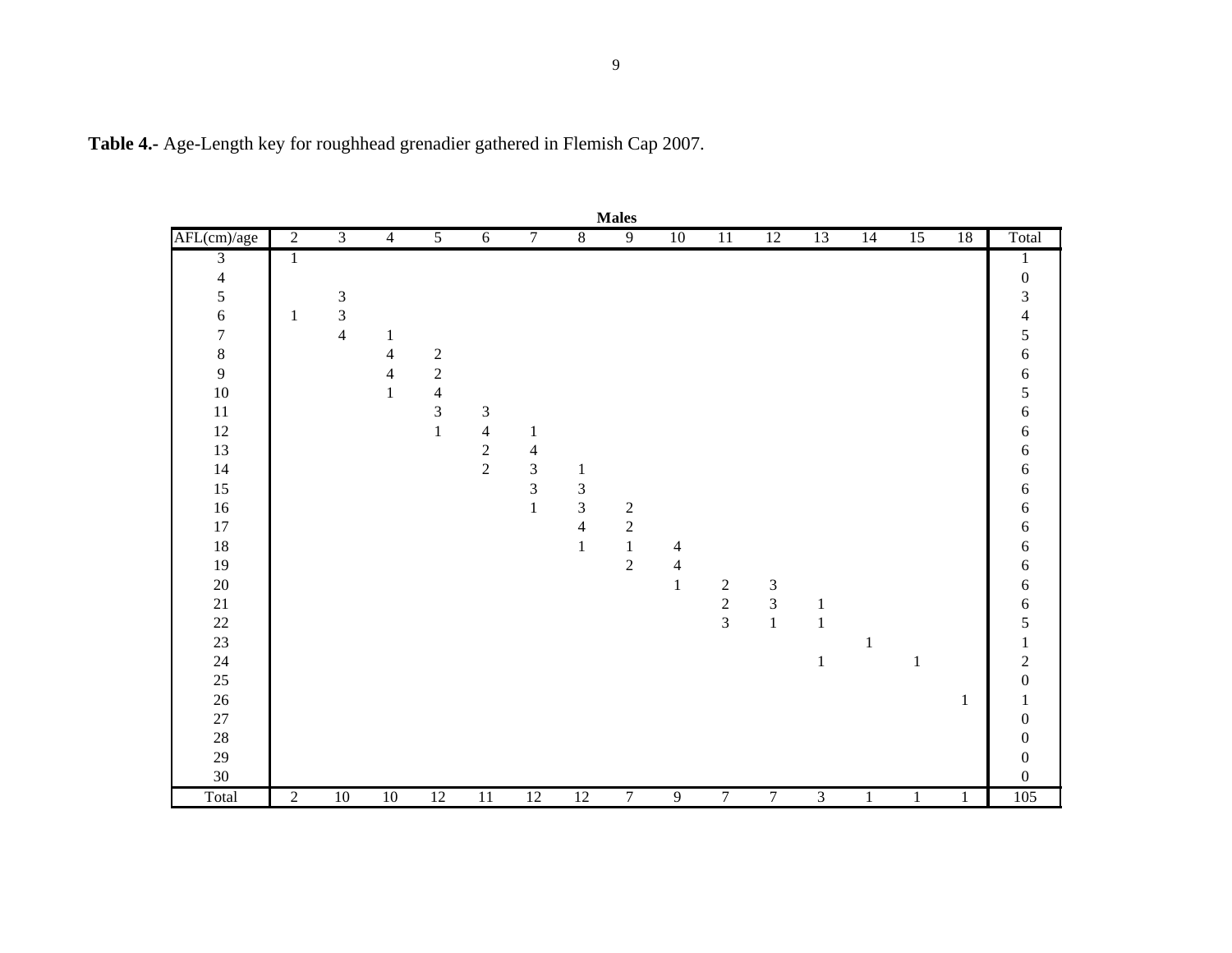**Table 4.-** (continued)

|                  |                |                |                |                |                |                |                |                         |              |                | Females         |                  |                |                |                |                |                |                |                |                |                             |              |              |                         |
|------------------|----------------|----------------|----------------|----------------|----------------|----------------|----------------|-------------------------|--------------|----------------|-----------------|------------------|----------------|----------------|----------------|----------------|----------------|----------------|----------------|----------------|-----------------------------|--------------|--------------|-------------------------|
| AFL(cm)/age      | $\overline{1}$ | $\overline{2}$ | $\overline{3}$ | $\overline{4}$ | $\overline{5}$ | $\overline{6}$ | $\overline{7}$ | $\sqrt{8}$              | 9            | 10             | $\overline{11}$ | <sup>12</sup>    | 13             | 14             | 15             | 16             | 17             | 18             | 19             | 20             | 21                          | 22           | 23           | Total                   |
| $\overline{3}$   | $\mathbf{1}$   |                |                |                |                |                |                |                         |              |                |                 |                  |                |                |                |                |                |                |                |                |                             |              |              | 1                       |
| $\overline{4}$   |                | $\mathbf{1}$   |                |                |                |                |                |                         |              |                |                 |                  |                |                |                |                |                |                |                |                |                             |              |              | $\mathbf{1}$            |
| 5                |                | $\mathbf{1}$   | $\mathbf{1}$   |                |                |                |                |                         |              |                |                 |                  |                |                |                |                |                |                |                |                |                             |              |              | $\sqrt{2}$              |
| $\epsilon$       |                |                | $\epsilon$     |                |                |                |                |                         |              |                |                 |                  |                |                |                |                |                |                |                |                |                             |              |              | $\epsilon$              |
| $\boldsymbol{7}$ |                |                | $\frac{5}{2}$  | $\mathbf{1}$   |                |                |                |                         |              |                |                 |                  |                |                |                |                |                |                |                |                |                             |              |              | $\epsilon$              |
| $\,8\,$          |                |                |                | $\overline{4}$ |                |                |                |                         |              |                |                 |                  |                |                |                |                |                |                |                |                |                             |              |              | 6                       |
| 9                |                |                |                | $\frac{3}{2}$  | $\sqrt{3}$     |                |                |                         |              |                |                 |                  |                |                |                |                |                |                |                |                |                             |              |              | 6                       |
| 10               |                |                |                |                | $\overline{4}$ |                |                |                         |              |                |                 |                  |                |                |                |                |                |                |                |                |                             |              |              | 6                       |
| $11\,$           |                |                |                |                | $\mathfrak{S}$ | $\mathbf{1}$   |                |                         |              |                |                 |                  |                |                |                |                |                |                |                |                |                             |              |              | $\epsilon$              |
| 12               |                |                |                |                | $\,1\,$        | $\sqrt{5}$     |                |                         |              |                |                 |                  |                |                |                |                |                |                |                |                |                             |              |              | $\epsilon$              |
| 13               |                |                |                |                | $\mathbf{1}$   | $\,1$          | $\overline{4}$ |                         |              |                |                 |                  |                |                |                |                |                |                |                |                |                             |              |              | 6                       |
| 14               |                |                |                |                |                | $\sqrt{5}$     | $\,1\,$        |                         |              |                |                 |                  |                |                |                |                |                |                |                |                |                             |              |              | $\epsilon$              |
| 15               |                |                |                |                |                | $\mathbbm{1}$  | $\mathfrak{Z}$ | $\sqrt{2}$              |              |                |                 |                  |                |                |                |                |                |                |                |                |                             |              |              | $\epsilon$              |
| 16               |                |                |                |                |                |                | $\sqrt{2}$     | $\overline{3}$          | $\mathbf{1}$ |                |                 |                  |                |                |                |                |                |                |                |                |                             |              |              | $\epsilon$              |
| 17               |                |                |                |                |                |                |                | $\overline{\mathbf{4}}$ | $\sqrt{2}$   |                |                 |                  |                |                |                |                |                |                |                |                |                             |              |              | 6                       |
| 18               |                |                |                |                |                |                |                | $\mathbf{1}$            | $\sqrt{2}$   | $\mathfrak{Z}$ |                 |                  |                |                |                |                |                |                |                |                |                             |              |              | 6                       |
| 19               |                |                |                |                |                |                |                | $\mathbf{1}$            |              | $\mathfrak{S}$ |                 |                  |                |                |                |                |                |                |                |                |                             |              |              | 6                       |
| 20               |                |                |                |                |                |                |                |                         | $\mathbf{1}$ | $\sqrt{5}$     |                 |                  |                |                |                |                |                |                |                |                |                             |              |              | 6                       |
| $21\,$           |                |                |                |                |                |                |                |                         |              |                | $\mathfrak{Z}$  | $\sqrt{2}$       | $\,1\,$        |                |                |                |                |                |                |                |                             |              |              | $\epsilon$              |
| $22\,$           |                |                |                |                |                |                |                |                         |              | $\sqrt{2}$     | $\overline{4}$  |                  |                |                |                |                |                |                |                |                |                             |              |              | $\epsilon$              |
| $23\,$           |                |                |                |                |                |                |                |                         |              |                | $\frac{5}{2}$   | $\mathbf{1}$     |                |                |                |                |                |                |                |                |                             |              |              | 6                       |
| $24\,$           |                |                |                |                |                |                |                |                         |              |                |                 | $\sqrt{2}$       | $\mathbf{1}$   | $\,1\,$        |                |                |                |                |                |                |                             |              |              | $\epsilon$              |
| 25               |                |                |                |                |                |                |                |                         |              |                |                 | $\sqrt{2}$       | $\overline{4}$ |                |                |                |                |                |                |                |                             |              |              | $\epsilon$              |
| 26               |                |                |                |                |                |                |                |                         |              |                |                 | $\,1$            | $\sqrt{2}$     | $\sqrt{3}$     |                |                |                |                |                |                |                             |              |              | 6                       |
| $27\,$           |                |                |                |                |                |                |                |                         |              |                |                 |                  | $\sqrt{2}$     | $\sqrt{2}$     | $\mathbf{1}$   |                | $\mathbf{1}$   |                |                |                |                             |              |              | 6                       |
| 28               |                |                |                |                |                |                |                |                         |              |                |                 |                  |                | $\mathfrak{Z}$ | $\mathbf{1}$   | $\sqrt{2}$     |                |                |                |                |                             |              |              | $\epsilon$              |
| 29               |                |                |                |                |                |                |                |                         |              |                |                 |                  |                | $\,1\,$        | $\sqrt{2}$     | $\sqrt{2}$     |                |                |                | $1\,$          |                             |              |              | $\epsilon$              |
| 30               |                |                |                |                |                |                |                |                         |              |                |                 |                  |                |                | $\overline{2}$ | $\mathbf{1}$   | $\sqrt{2}$     | $\mathbf{1}$   |                |                |                             |              |              | 6                       |
| $31\,$           |                |                |                |                |                |                |                |                         |              |                |                 |                  |                |                |                | $\sqrt{2}$     | $\mathfrak{Z}$ | $\,1\,$        |                |                |                             |              |              | $\epsilon$              |
| 32               |                |                |                |                |                |                |                |                         |              |                |                 |                  |                |                | $\sqrt{2}$     | $\sqrt{2}$     |                | $\,1\,$        | $\mathbf{1}$   |                |                             |              |              | $\epsilon$              |
| 33               |                |                |                |                |                |                |                |                         |              |                |                 |                  |                |                |                |                | $\sqrt{2}$     | $\,1\,$        |                |                |                             |              |              | $\overline{3}$          |
| 34               |                |                |                |                |                |                |                |                         |              |                |                 |                  |                |                |                |                |                | $\mathbf{1}$   | $\mathbf{1}$   | $\sqrt{2}$     |                             |              |              | $\overline{4}$          |
| 35               |                |                |                |                |                |                |                |                         |              |                |                 |                  |                |                |                |                |                |                | $\mathbf{1}$   | $\overline{2}$ | $\sqrt{2}$                  | $\mathbf{1}$ |              | 6                       |
| 36               |                |                |                |                |                |                |                |                         |              |                |                 |                  |                |                |                |                |                |                | $\mathbf{1}$   | $1\,$          | $\sqrt{2}$                  |              |              | $\overline{4}$          |
| 37               |                |                |                |                |                |                |                |                         |              |                |                 |                  |                |                |                |                |                |                |                | $1\,$          | $\,1\,$                     |              |              | $\sqrt{2}$              |
| 38               |                |                |                |                |                |                |                |                         |              |                |                 |                  |                |                |                |                | $\mathbf{1}$   |                | $\mathbf{1}$   |                |                             |              |              | $\overline{c}$          |
| 39               |                |                |                |                |                |                |                |                         |              |                |                 |                  |                |                |                |                |                |                |                |                | $\ensuremath{\mathfrak{Z}}$ |              |              | $\overline{\mathbf{3}}$ |
| 40               |                |                |                |                |                |                |                |                         |              |                |                 |                  |                |                |                |                |                |                |                |                | $\mathbf{1}$                |              |              | $\mathbf{1}$            |
| 42               |                |                |                |                |                |                |                |                         |              |                |                 |                  |                |                |                |                |                |                |                |                |                             |              | $\mathbf{1}$ | 1                       |
| Total            | 1              | $\overline{c}$ | 14             | 10             | 14             | 13             | 10             | 11                      | 6            | 15             | 14              | $\boldsymbol{8}$ | 10             | 10             | $\overline{8}$ | $\overline{9}$ | $\overline{9}$ | $\overline{5}$ | $\overline{5}$ | $\overline{7}$ | $\overline{9}$              | $\mathbf{1}$ | $\mathbf{1}$ | 192                     |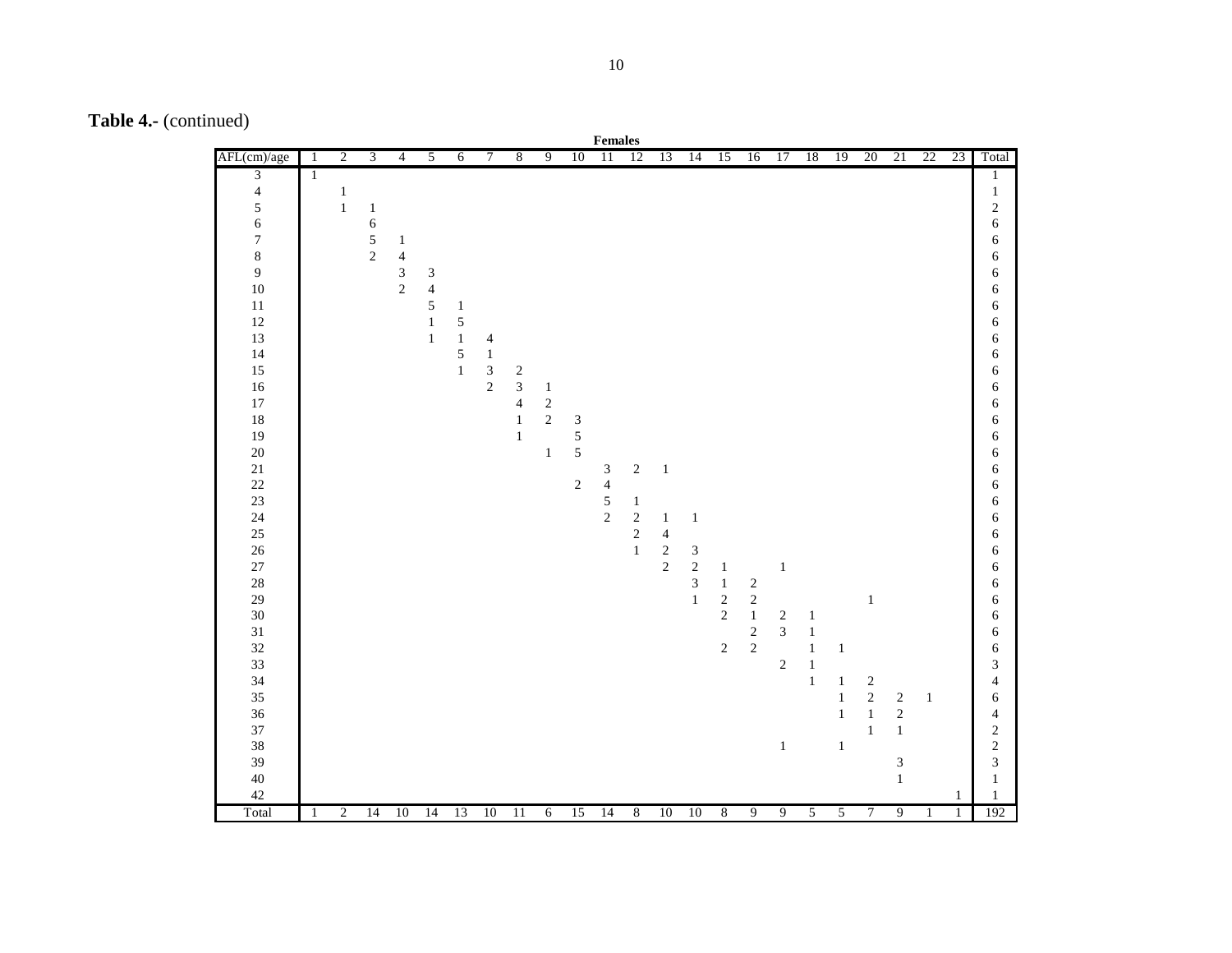|                                                                                                                                                                |                                                                                                                                                            |                                                                                                                                                    | 1994                                                                                                                                                             |                                                                                                                                                             |                                                                                                                                                                      | 1995                                                                                                                                                             |                                                                                                                                                                                                                  |                                                                                                                                                            |                                                                                                                                                                    | 1996                                                                                                                                                  |                                                                                                                                                    |                                                                                                                                                                                      |                                                                                                                                                                    | 1997                                                                                                                                                            |                                                                                                                                                                              |                                                                                                                                                       |                                                                                                                                                  | 1998                                                                                                                                                        |                                                                                                                                            |                                                                                                                                                       |
|----------------------------------------------------------------------------------------------------------------------------------------------------------------|------------------------------------------------------------------------------------------------------------------------------------------------------------|----------------------------------------------------------------------------------------------------------------------------------------------------|------------------------------------------------------------------------------------------------------------------------------------------------------------------|-------------------------------------------------------------------------------------------------------------------------------------------------------------|----------------------------------------------------------------------------------------------------------------------------------------------------------------------|------------------------------------------------------------------------------------------------------------------------------------------------------------------|------------------------------------------------------------------------------------------------------------------------------------------------------------------------------------------------------------------|------------------------------------------------------------------------------------------------------------------------------------------------------------|--------------------------------------------------------------------------------------------------------------------------------------------------------------------|-------------------------------------------------------------------------------------------------------------------------------------------------------|----------------------------------------------------------------------------------------------------------------------------------------------------|--------------------------------------------------------------------------------------------------------------------------------------------------------------------------------------|--------------------------------------------------------------------------------------------------------------------------------------------------------------------|-----------------------------------------------------------------------------------------------------------------------------------------------------------------|------------------------------------------------------------------------------------------------------------------------------------------------------------------------------|-------------------------------------------------------------------------------------------------------------------------------------------------------|--------------------------------------------------------------------------------------------------------------------------------------------------|-------------------------------------------------------------------------------------------------------------------------------------------------------------|--------------------------------------------------------------------------------------------------------------------------------------------|-------------------------------------------------------------------------------------------------------------------------------------------------------|
| Age<br>1<br>$\overline{2}$<br>3<br>4<br>5<br>6<br>$\overline{7}$<br>8<br>9<br>10<br>11<br>12<br>13<br>14<br>15<br>16<br>17<br>18<br>19<br>20<br>21<br>22<br>23 | М<br>$\Omega$<br>0<br>14<br>145<br>114<br>189<br>213<br>148<br>98<br>32<br>$\mathbf 0$<br>32<br>0<br>0<br>8<br>0<br>$\Omega$<br>0<br>0<br>0<br>0<br>0<br>0 | F<br>$\mathbf 0$<br>12<br>32<br>122<br>147<br>103<br>96<br>111<br>124<br>103<br>88<br>39<br>36<br>15<br>17<br>8<br>0<br>0<br>0<br>0<br>0<br>0<br>0 | Ind<br>$\mathbf 0$<br>34<br>90<br>221<br>245<br>278<br>257<br>234<br>157<br>46<br>22<br>11<br>4<br>0<br>1<br>0<br>$\mathbf 0$<br>0<br>0<br>0<br>0<br>0<br>0<br>0 | Total<br>$\Omega$<br>46<br>136<br>488<br>506<br>570<br>566<br>493<br>379<br>181<br>109<br>82<br>40<br>15<br>27<br>8<br>0<br>0<br>0<br>0<br>0<br>0<br>0<br>0 | м<br>$\Omega$<br>16<br>85<br>181<br>353<br>306<br>332<br>267<br>117<br>29<br>6<br>0<br>0<br>0<br>0<br>0<br>$\Omega$<br>0<br>0<br>0<br>0<br>$\Omega$<br>0<br>$\Omega$ | F<br>$\mathbf 0$<br>26<br>93<br>235<br>433<br>245<br>156<br>177<br>139<br>80<br>28<br>23<br>20<br>5<br>15<br>0<br>0<br>0<br>0<br>0<br>0<br>0<br>0<br>$\mathbf 0$ | Ind<br>$\mathbf 0$<br>65<br>32<br>51<br>75<br>40<br>27<br>15<br>$\overline{7}$<br>4<br>0<br>0<br>0<br>0<br>0<br>$\mathbf 0$<br>0<br>$\mathbf 0$<br>$\mathbf 0$<br>$\mathbf 0$<br>$\mathbf 0$<br>$\mathbf 0$<br>0 | Total<br>$\Omega$<br>107<br>209<br>467<br>861<br>592<br>516<br>458<br>263<br>113<br>35<br>23<br>20<br>5<br>15<br>0<br>0<br>0<br>0<br>0<br>0<br>0<br>0<br>0 | М<br>$\Omega$<br>25<br>29<br>117<br>158<br>381<br>192<br>219<br>144<br>163<br>179<br>53<br>12<br>0<br>0<br>0<br>$\Omega$<br>0<br>0<br>0<br>0<br>0<br>0<br>$\Omega$ | F<br>$\mathbf 0$<br>14<br>66<br>86<br>183<br>202<br>155<br>116<br>69<br>99<br>75<br>40<br>26<br>33<br>4<br>11<br>0<br>0<br>0<br>0<br>0<br>0<br>0<br>0 | Ind<br>129<br>16<br>15<br>21<br>11<br>3<br>4<br>3<br>3<br>$\overline{\mathbf{c}}$<br>0<br>0<br>0<br>0<br>0<br>0<br>0<br>0<br>0<br>0<br>0<br>0<br>0 | Total<br>129<br>56<br>110<br>225<br>352<br>586<br>350<br>338<br>216<br>264<br>254<br>93<br>37<br>33<br>4<br>11<br>0<br>$\mathbf 0$<br>0<br>$\mathbf 0$<br>0<br>0<br>0<br>$\mathbf 0$ | м<br>$\Omega$<br>11<br>56<br>51<br>74<br>241<br>252<br>63<br>73<br>56<br>56<br>72<br>39<br>5<br>0<br>0<br>0<br>0<br>$\mathbf 0$<br>0<br>0<br>0<br>$\mathbf 0$<br>0 | F<br>$\mathbf 0$<br>13<br>121<br>102<br>80<br>204<br>355<br>98<br>85<br>42<br>95<br>93<br>85<br>37<br>42<br>8<br>6<br>5<br>0<br>0<br>0<br>0<br>0<br>$\mathbf 0$ | Ind<br>$\mathbf 0$<br>21<br>9<br>0<br>$\overline{2}$<br>6<br>6<br>1<br>$\mathbf 0$<br>0<br>0<br>0<br>0<br>0<br>0<br>0<br>0<br>$\mathbf 0$<br>$\mathbf 0$<br>0<br>0<br>0<br>0 | Total<br>0<br>46<br>186<br>153<br>157<br>451<br>613<br>163<br>158<br>98<br>151<br>164<br>124<br>42<br>42<br>8<br>6<br>5<br>0<br>0<br>0<br>0<br>0<br>0 | М<br>14<br>36<br>108<br>121<br>90<br>142<br>406<br>523<br>115<br>131<br>81<br>73<br>44<br>25<br>0<br>0<br>$\Omega$<br>0<br>0<br>O<br>O<br>O<br>0 | F<br>6<br>82<br>118<br>116<br>49<br>202<br>314<br>383<br>135<br>95<br>54<br>109<br>108<br>51<br>48<br>22<br>12<br>$\mathbf 0$<br>0<br>0<br>0<br>0<br>0<br>0 | Ind<br>32<br>10<br>$\overline{2}$<br>0<br>0<br>2<br>4<br>1<br>0<br>0<br>0<br>0<br>0<br>0<br>0<br>0<br>0<br>0<br>0<br>0<br>0<br>0<br>0<br>0 | Total<br>51<br>128<br>227<br>237<br>139<br>346<br>725<br>907<br>250<br>226<br>135<br>182<br>152<br>76<br>48<br>22<br>12<br>0<br>0<br>0<br>0<br>0<br>0 |
| 24<br>Total                                                                                                                                                    | 0<br>993                                                                                                                                                   | 0<br>1054                                                                                                                                          | 1600                                                                                                                                                             | 3647                                                                                                                                                        | 1693                                                                                                                                                                 | 1674                                                                                                                                                             | 0<br>317                                                                                                                                                                                                         | 3684                                                                                                                                                       | 1672                                                                                                                                                               | 1179                                                                                                                                                  | 0<br>208                                                                                                                                           | 3060                                                                                                                                                                                 | 1051                                                                                                                                                               | 1469                                                                                                                                                            | 0<br>45                                                                                                                                                                      | 2565                                                                                                                                                  | 0<br>1908                                                                                                                                        | 1903                                                                                                                                                        | 51                                                                                                                                         | 0<br>3862                                                                                                                                             |
| Mean Age                                                                                                                                                       | 6.8                                                                                                                                                        | 7.8                                                                                                                                                | 6.3                                                                                                                                                              | 6.9                                                                                                                                                         | 6.2                                                                                                                                                                  | 6.3                                                                                                                                                              | 4.6                                                                                                                                                                                                              | 6.1                                                                                                                                                        | 7.4                                                                                                                                                                | 7.3                                                                                                                                                   | 2.2                                                                                                                                                | 7.1                                                                                                                                                                                  | 7.4                                                                                                                                                                | 7.9                                                                                                                                                             | 3.7                                                                                                                                                                          | 7.6                                                                                                                                                   | 7.5                                                                                                                                              | 8.0                                                                                                                                                         | 2.1                                                                                                                                        | 7.6                                                                                                                                                   |
|                                                                                                                                                                |                                                                                                                                                            |                                                                                                                                                    | 1999                                                                                                                                                             |                                                                                                                                                             |                                                                                                                                                                      | 2000                                                                                                                                                             |                                                                                                                                                                                                                  |                                                                                                                                                            |                                                                                                                                                                    | 2001                                                                                                                                                  |                                                                                                                                                    |                                                                                                                                                                                      |                                                                                                                                                                    | 2002                                                                                                                                                            |                                                                                                                                                                              |                                                                                                                                                       |                                                                                                                                                  | 2003                                                                                                                                                        |                                                                                                                                            |                                                                                                                                                       |
| Age                                                                                                                                                            | M                                                                                                                                                          | F                                                                                                                                                  | Ind                                                                                                                                                              | Total                                                                                                                                                       | М                                                                                                                                                                    | F                                                                                                                                                                | Ind                                                                                                                                                                                                              | Total                                                                                                                                                      | М                                                                                                                                                                  | F                                                                                                                                                     | Ind                                                                                                                                                | Total                                                                                                                                                                                | М                                                                                                                                                                  | F                                                                                                                                                               | Ind                                                                                                                                                                          | Total                                                                                                                                                 | М                                                                                                                                                | F                                                                                                                                                           | Ind                                                                                                                                        | Total                                                                                                                                                 |
| 1<br>$\overline{2}$                                                                                                                                            | 5<br>0                                                                                                                                                     | 0<br>25                                                                                                                                            | 11<br>12                                                                                                                                                         | 15<br>36                                                                                                                                                    | $\mathbf 0$<br>18                                                                                                                                                    | $\pmb{0}$<br>30                                                                                                                                                  | 3<br>29                                                                                                                                                                                                          | 3<br>77                                                                                                                                                    | 29<br>99                                                                                                                                                           | 6<br>90                                                                                                                                               | 28<br>20                                                                                                                                           | 63<br>208                                                                                                                                                                            | 17<br>84                                                                                                                                                           | 3<br>71                                                                                                                                                         | 19<br>34                                                                                                                                                                     | 39<br>189                                                                                                                                             | 86<br>953                                                                                                                                        | 31<br>1038                                                                                                                                                  | 351<br>149                                                                                                                                 | 467<br>2140                                                                                                                                           |
| 3                                                                                                                                                              | 18                                                                                                                                                         | 29                                                                                                                                                 | $\overline{c}$                                                                                                                                                   | 49                                                                                                                                                          | 59                                                                                                                                                                   | 49                                                                                                                                                               | 0                                                                                                                                                                                                                | 108                                                                                                                                                        | 94                                                                                                                                                                 | 172                                                                                                                                                   | 5                                                                                                                                                  | 271                                                                                                                                                                                  | 96                                                                                                                                                                 | 124                                                                                                                                                             | 0                                                                                                                                                                            | 220                                                                                                                                                   | 482                                                                                                                                              | 576                                                                                                                                                         | 19                                                                                                                                         | 1077                                                                                                                                                  |
| 4                                                                                                                                                              | 128                                                                                                                                                        | 82                                                                                                                                                 | 6                                                                                                                                                                | 215                                                                                                                                                         | 36                                                                                                                                                                   | 14                                                                                                                                                               | 0                                                                                                                                                                                                                | 50                                                                                                                                                         | 42                                                                                                                                                                 | 77                                                                                                                                                    | 1                                                                                                                                                  | 120                                                                                                                                                                                  | 14                                                                                                                                                                 | 43                                                                                                                                                              | 0                                                                                                                                                                            | 57                                                                                                                                                    | 305                                                                                                                                              | 367                                                                                                                                                         | 0                                                                                                                                          | 672                                                                                                                                                   |
| 5<br>6                                                                                                                                                         | 111<br>97                                                                                                                                                  | 86<br>150                                                                                                                                          | 1<br>0                                                                                                                                                           | 198<br>247                                                                                                                                                  | 151<br>135                                                                                                                                                           | 132<br>142                                                                                                                                                       | 0<br>0                                                                                                                                                                                                           | 283<br>277                                                                                                                                                 | 124<br>225                                                                                                                                                         | 159<br>218                                                                                                                                            | 0<br>$\overline{2}$                                                                                                                                | 283<br>445                                                                                                                                                                           | 62<br>75                                                                                                                                                           | 46<br>114                                                                                                                                                       | 0<br>0                                                                                                                                                                       | 108<br>189                                                                                                                                            | 281<br>380                                                                                                                                       | 336<br>254                                                                                                                                                  | 0<br>0                                                                                                                                     | 617<br>635                                                                                                                                            |
| $\overline{7}$                                                                                                                                                 | 303                                                                                                                                                        | 142                                                                                                                                                | 0                                                                                                                                                                | 445                                                                                                                                                         | 97                                                                                                                                                                   | 121                                                                                                                                                              | 0                                                                                                                                                                                                                | 218                                                                                                                                                        | 261                                                                                                                                                                | 273                                                                                                                                                   | $\overline{7}$                                                                                                                                     | 540                                                                                                                                                                                  | 142                                                                                                                                                                | 148                                                                                                                                                             | 0                                                                                                                                                                            | 290                                                                                                                                                   | 483                                                                                                                                              | 359                                                                                                                                                         | 0                                                                                                                                          | 843                                                                                                                                                   |
| 8                                                                                                                                                              | 358                                                                                                                                                        | 258                                                                                                                                                | 0                                                                                                                                                                | 616                                                                                                                                                         | 108                                                                                                                                                                  | 123                                                                                                                                                              | $\mathbf 0$                                                                                                                                                                                                      | 231                                                                                                                                                        | 280                                                                                                                                                                | 217                                                                                                                                                   | 8                                                                                                                                                  | 505                                                                                                                                                                                  | 165                                                                                                                                                                | 119                                                                                                                                                             | 0                                                                                                                                                                            | 283                                                                                                                                                   | 620                                                                                                                                              | 281                                                                                                                                                         | 0                                                                                                                                          | 901                                                                                                                                                   |
| 9                                                                                                                                                              | 248                                                                                                                                                        | 174                                                                                                                                                | 0                                                                                                                                                                | 422                                                                                                                                                         | 226                                                                                                                                                                  | 114                                                                                                                                                              | $\mathbf 0$                                                                                                                                                                                                      | 339                                                                                                                                                        | 285                                                                                                                                                                | 220                                                                                                                                                   | 5                                                                                                                                                  | 509                                                                                                                                                                                  | 131                                                                                                                                                                | 110                                                                                                                                                             | 0                                                                                                                                                                            | 241                                                                                                                                                   | 309                                                                                                                                              | 226                                                                                                                                                         | 0                                                                                                                                          | 535                                                                                                                                                   |
| 10                                                                                                                                                             | 110                                                                                                                                                        | 87                                                                                                                                                 | 0                                                                                                                                                                | 197                                                                                                                                                         | 183                                                                                                                                                                  | 155                                                                                                                                                              | 0                                                                                                                                                                                                                | 338                                                                                                                                                        | 294                                                                                                                                                                | 369                                                                                                                                                   | 3                                                                                                                                                  | 666                                                                                                                                                                                  | 118                                                                                                                                                                | 148                                                                                                                                                             | 0                                                                                                                                                                            | 266                                                                                                                                                   | 255                                                                                                                                              | 220                                                                                                                                                         | 0                                                                                                                                          | 475                                                                                                                                                   |
| 11<br>12                                                                                                                                                       | 69<br>36                                                                                                                                                   | 41<br>44                                                                                                                                           | 0<br>0                                                                                                                                                           | 109<br>79                                                                                                                                                   | 18<br>33                                                                                                                                                             | 55<br>62                                                                                                                                                         | 0<br>0                                                                                                                                                                                                           | 72<br>95                                                                                                                                                   | 63<br>54                                                                                                                                                           | 167<br>77                                                                                                                                             | 0<br>0                                                                                                                                             | 231<br>131                                                                                                                                                                           | 120<br>99                                                                                                                                                          | 84<br>145                                                                                                                                                       | 0<br>0                                                                                                                                                                       | 204<br>243                                                                                                                                            | 227<br>115                                                                                                                                       | 245<br>120                                                                                                                                                  | $\Omega$<br>0                                                                                                                              | 472<br>236                                                                                                                                            |
| 13                                                                                                                                                             | 19                                                                                                                                                         | 36                                                                                                                                                 | 0                                                                                                                                                                | 56                                                                                                                                                          | 17                                                                                                                                                                   | 40                                                                                                                                                               | $\mathbf 0$                                                                                                                                                                                                      | 57                                                                                                                                                         | $\overline{7}$                                                                                                                                                     | 74                                                                                                                                                    | 0                                                                                                                                                  | 81                                                                                                                                                                                   | 30                                                                                                                                                                 | 45                                                                                                                                                              | 0                                                                                                                                                                            | 75                                                                                                                                                    | 52                                                                                                                                               | 36                                                                                                                                                          | 0                                                                                                                                          | 88                                                                                                                                                    |
| 14                                                                                                                                                             | 26                                                                                                                                                         | 35                                                                                                                                                 | 0                                                                                                                                                                | 61                                                                                                                                                          | 22                                                                                                                                                                   | 33                                                                                                                                                               | 0                                                                                                                                                                                                                | 55                                                                                                                                                         | 6                                                                                                                                                                  | 98                                                                                                                                                    | 0                                                                                                                                                  | 104                                                                                                                                                                                  | 10                                                                                                                                                                 | 53                                                                                                                                                              | 0                                                                                                                                                                            | 63                                                                                                                                                    | 18                                                                                                                                               | 12                                                                                                                                                          | 0                                                                                                                                          | 30                                                                                                                                                    |
| 15                                                                                                                                                             | 4                                                                                                                                                          | 29                                                                                                                                                 | 0                                                                                                                                                                | 33                                                                                                                                                          | 6                                                                                                                                                                    | 16                                                                                                                                                               | $\mathbf 0$                                                                                                                                                                                                      | 22                                                                                                                                                         | 7                                                                                                                                                                  | 48                                                                                                                                                    | 0                                                                                                                                                  | 55                                                                                                                                                                                   | 8                                                                                                                                                                  | 12                                                                                                                                                              | 0                                                                                                                                                                            | 19                                                                                                                                                    | 0                                                                                                                                                | 17                                                                                                                                                          | 0                                                                                                                                          | 17                                                                                                                                                    |
| 16                                                                                                                                                             | 0                                                                                                                                                          | 3                                                                                                                                                  | 0                                                                                                                                                                | 3                                                                                                                                                           | 12                                                                                                                                                                   | 5                                                                                                                                                                | 0                                                                                                                                                                                                                | 17                                                                                                                                                         | 0                                                                                                                                                                  | 30                                                                                                                                                    | 0                                                                                                                                                  | 30                                                                                                                                                                                   | 20                                                                                                                                                                 | 18                                                                                                                                                              | 0                                                                                                                                                                            | 39                                                                                                                                                    | 17                                                                                                                                               | 0                                                                                                                                                           | 0                                                                                                                                          | 17                                                                                                                                                    |
| 17<br>18                                                                                                                                                       | 0<br>0                                                                                                                                                     | 0<br>$\Omega$                                                                                                                                      | 0<br>0                                                                                                                                                           | 0<br>0                                                                                                                                                      | 0<br>0                                                                                                                                                               | $\Omega$<br>11                                                                                                                                                   | $\mathbf 0$<br>0                                                                                                                                                                                                 | $\Omega$<br>11                                                                                                                                             | 0<br>6                                                                                                                                                             | 29<br>6                                                                                                                                               | 0<br>0                                                                                                                                             | 29<br>12                                                                                                                                                                             | 0<br>0                                                                                                                                                             | 9<br>10                                                                                                                                                         | 0<br>0                                                                                                                                                                       | 9<br>10                                                                                                                                               | 25<br>0                                                                                                                                          | 14<br>0                                                                                                                                                     | 0<br>0                                                                                                                                     | 39<br>0                                                                                                                                               |
| 19                                                                                                                                                             | 0                                                                                                                                                          | 0                                                                                                                                                  | 0                                                                                                                                                                | 0                                                                                                                                                           | 0                                                                                                                                                                    | 5                                                                                                                                                                | 0                                                                                                                                                                                                                | 5                                                                                                                                                          | 0                                                                                                                                                                  | 0                                                                                                                                                     | 0                                                                                                                                                  | $\mathbf 0$                                                                                                                                                                          | 0                                                                                                                                                                  | 0                                                                                                                                                               | 0                                                                                                                                                                            | 0                                                                                                                                                     | 10                                                                                                                                               | 0                                                                                                                                                           | 0                                                                                                                                          | 10                                                                                                                                                    |
| 20                                                                                                                                                             | 0                                                                                                                                                          | 0                                                                                                                                                  | 0                                                                                                                                                                | 0                                                                                                                                                           | 0                                                                                                                                                                    | 0                                                                                                                                                                | 0                                                                                                                                                                                                                | 0                                                                                                                                                          | 0                                                                                                                                                                  | 6                                                                                                                                                     | 0                                                                                                                                                  | 6                                                                                                                                                                                    | 0                                                                                                                                                                  | 5                                                                                                                                                               | 0                                                                                                                                                                            | 5                                                                                                                                                     | 0                                                                                                                                                | 8                                                                                                                                                           | 0                                                                                                                                          | 8                                                                                                                                                     |
| 21                                                                                                                                                             | 0                                                                                                                                                          | 0                                                                                                                                                  | 0                                                                                                                                                                | 0                                                                                                                                                           | 0                                                                                                                                                                    | 0                                                                                                                                                                | 0                                                                                                                                                                                                                | 0                                                                                                                                                          | 0                                                                                                                                                                  | 0                                                                                                                                                     | 0                                                                                                                                                  | 0                                                                                                                                                                                    | 0                                                                                                                                                                  | 0                                                                                                                                                               | 0                                                                                                                                                                            | 0                                                                                                                                                     | 0                                                                                                                                                | 0                                                                                                                                                           | 0                                                                                                                                          | 0                                                                                                                                                     |
| 22                                                                                                                                                             | 0<br>0                                                                                                                                                     | 0<br>0                                                                                                                                             | $\mathbf 0$<br>$\mathbf 0$                                                                                                                                       | 0<br>0                                                                                                                                                      | 0<br>$\Omega$                                                                                                                                                        | $\mathbf 0$<br>$\mathbf 0$                                                                                                                                       | $\mathbf 0$<br>$\mathbf 0$                                                                                                                                                                                       | 0<br>0                                                                                                                                                     | 0<br>O                                                                                                                                                             | 0<br>0                                                                                                                                                | 0<br>0                                                                                                                                             | 0<br>0                                                                                                                                                                               | 0<br>0                                                                                                                                                             | 0<br>$\mathbf 0$                                                                                                                                                | 0<br>0                                                                                                                                                                       | 0<br>0                                                                                                                                                | 0<br>O                                                                                                                                           | 0<br>0                                                                                                                                                      | 0<br>0                                                                                                                                     | 0                                                                                                                                                     |
| 23<br>24                                                                                                                                                       | 0                                                                                                                                                          | 0                                                                                                                                                  | 0                                                                                                                                                                | 0                                                                                                                                                           | 0                                                                                                                                                                    | 0                                                                                                                                                                | $\mathbf 0$                                                                                                                                                                                                      | 0                                                                                                                                                          | 0                                                                                                                                                                  | 0                                                                                                                                                     | 0                                                                                                                                                  | 0                                                                                                                                                                                    | 0                                                                                                                                                                  | $\mathbf 0$                                                                                                                                                     | $\mathbf 0$                                                                                                                                                                  | 0                                                                                                                                                     | 0                                                                                                                                                | 0                                                                                                                                                           | 0                                                                                                                                          | 0<br>$\mathbf 0$                                                                                                                                      |
| Total                                                                                                                                                          | 1531                                                                                                                                                       | 1221                                                                                                                                               | 32                                                                                                                                                               | 2784                                                                                                                                                        | 1120                                                                                                                                                                 | 1107                                                                                                                                                             | 32                                                                                                                                                                                                               | 2259                                                                                                                                                       | 1876                                                                                                                                                               | 2335                                                                                                                                                  | 78                                                                                                                                                 | 4288                                                                                                                                                                                 | 1191                                                                                                                                                               | 1306                                                                                                                                                            | 53                                                                                                                                                                           | 2550                                                                                                                                                  | 4617                                                                                                                                             | 4141                                                                                                                                                        | 519                                                                                                                                        | 9277                                                                                                                                                  |
| Mean Age                                                                                                                                                       | 7.8                                                                                                                                                        | 8.0                                                                                                                                                | 2.2                                                                                                                                                              | 7.8                                                                                                                                                         | 7.8                                                                                                                                                                  | 8.2                                                                                                                                                              | 1.9                                                                                                                                                                                                              | 7.9                                                                                                                                                        | 7.4                                                                                                                                                                | 8.3                                                                                                                                                   | 3.6                                                                                                                                                | 7.8                                                                                                                                                                                  | 7.9                                                                                                                                                                | 8.4                                                                                                                                                             | 1.6                                                                                                                                                                          | 8.0                                                                                                                                                   | 6.0                                                                                                                                              | 5.5                                                                                                                                                         | 1.4                                                                                                                                        | 5.5                                                                                                                                                   |

**Table 5.-** Roughhead grenadier age composition (,000) in Flemish Cap 1994-2007.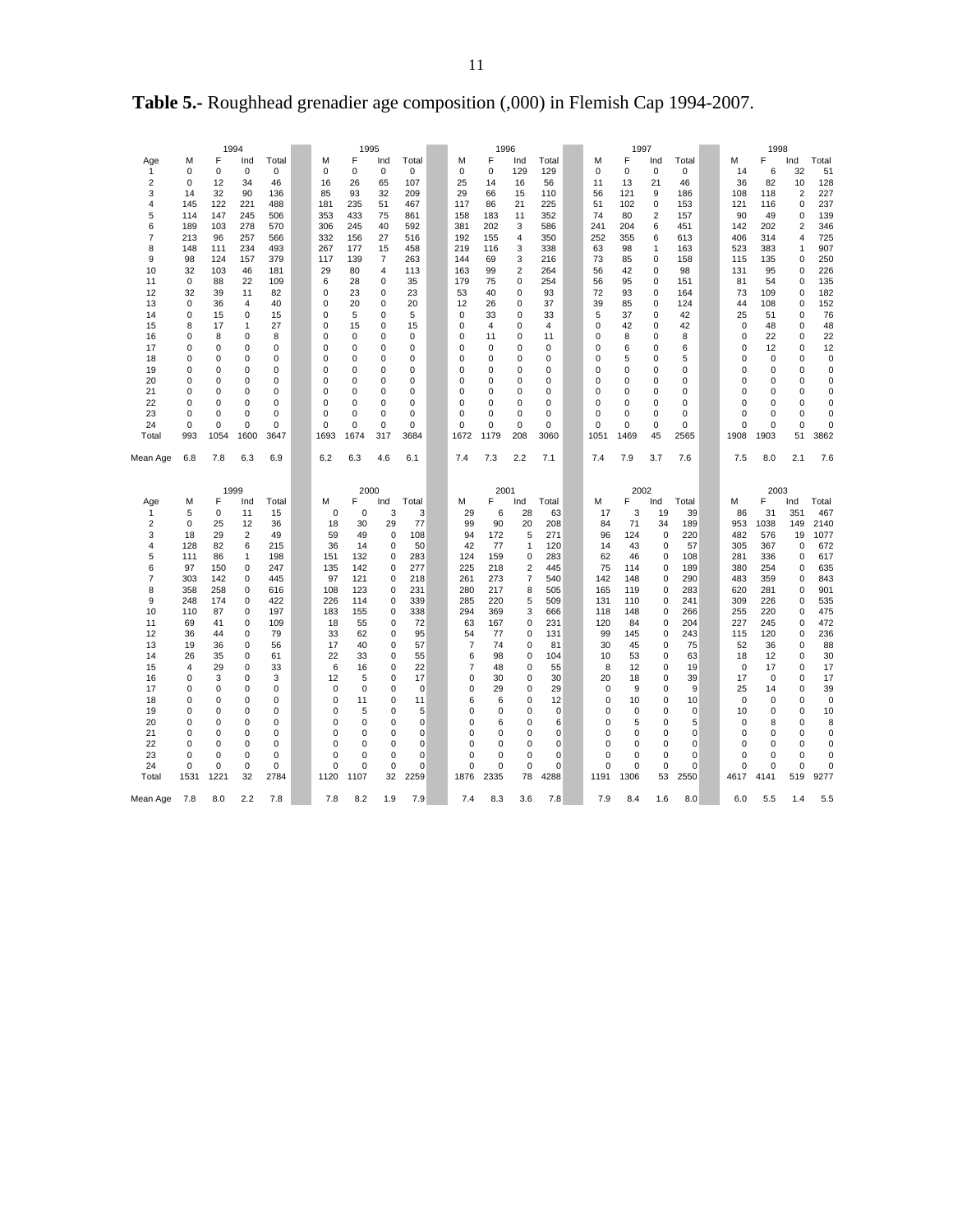| <b>Table 5 (continued).</b> Roughhead grenadier age composition (,000) in Flemish Cap 1994- |  |  |
|---------------------------------------------------------------------------------------------|--|--|
| 2007                                                                                        |  |  |

|                                 |             |          | 2004           |              |             | 2005           |          |                |          | 2006        |             |          |                | 2007           |          |          |             | 1994-2007      |          |                |
|---------------------------------|-------------|----------|----------------|--------------|-------------|----------------|----------|----------------|----------|-------------|-------------|----------|----------------|----------------|----------|----------|-------------|----------------|----------|----------------|
| Age                             | М           | F        | Ind            | Total        | М           | F              | Ind      | Total          | М        | F           | Ind         | Total    | м              | F              | Ind      | Total    | М           | F              | Ind      | Total          |
|                                 | 69          | 26       | 121            | 215          | $\mathbf 0$ | $\mathbf 0$    | 109      | 109            | 5        | 5           | $\mathbf 0$ | 10       | 0              | $\overline{7}$ | 5        | 12       | 224         | 83             | 809      | 1105           |
| $\overline{2}$                  | 181         | 205      | 79             | 465          | 118         | 52             | 97       | 267            | 171      | 182         | $\Omega$    | 353      | $\Omega$       | 18             | 4        | 22       | 1711        | 1858           | 571      | 3788           |
| 3                               | 1322        | 1798     | $\Omega$       | 3119         | 186         | 162            | 14       | 362            | 268      | 170         | $\Omega$    | 439      | $\overline{7}$ | 52             | $\Omega$ | 59       | 2822        | 3561           | 189      | 6134           |
| 4                               | 406         | 604      | $\Omega$       | 1009         | 253         | 509            | $\Omega$ | 762            | 183      | 208         | $\Omega$    | 392      | 12             | 23             | 0        | 36       | 1995        | 2587           | 300      | 4491           |
| 5                               | 379         | 498      | 0              | 877          | 229         | 399            | 0        | 628            | 325      | 177         | $\Omega$    | 501      | 23             | 64             | 0        | 87       | 2475        | 2789           | 334      | 5096           |
| 6                               | 670         | 432      | 3              | 1105         | 303         | 242            | $\Omega$ | 545            | 243      | 318         | $\Omega$    | 561      | 67             | 135            | $\Omega$ | 202      | 3454        | 2963           | 333      | 6189           |
|                                 | 495         | 308      | $\overline{7}$ | 810          | 262         | 237            | $\Omega$ | 499            | 352      | 367         | $\Omega$    | 719      | 129            | 137            | 2        | 268      | 3918        | 3169           | 313      | 6682           |
| 8                               | 606         | 346      | 5              | 956          | 257         | 337            | $\Omega$ | 594            | 189      | 330         | $\Omega$    | 519      | 160            | 135            | 3        | 298      | 3962        | 3030           | 270      | 6742           |
| 9                               | 498         | 461      | 3              | 962          | 226         | 187            | $\Omega$ | 413            | 296      | 191         | $\Omega$    | 488      | 108            | 68             | 2        | 178      | 2874        | 2303           | 176      | 4866           |
| 10                              | 519         | 374      | 3              | 896          | 248         | 331            | $\Omega$ | 579            | 311      | 265         | $\Omega$    | 577      | 149            | 197            | $\Omega$ | 345      | 2598        | 2564           | 57       | 4643           |
| 11                              | 258         | 206      | $\Omega$       | 465          | 145         | 226            | $\Omega$ | 371            | 260      | 467         | $\Omega$    | 727      | 46             | 126            | $\Omega$ | 172      | 1530        | 1955           | 23       | 2780           |
| 12                              | 200         | 190      | 1              | 391          | 51          | 116            | $\Omega$ | 167            | 123      | 272         | $\Omega$    | 395      | 52             | 56             | $\Omega$ | 107      | 992         | 1387           | 12       | 1996           |
| 13                              | 22          | 125      | $\Omega$       | 147          | 95          | 132            | $\Omega$ | 227            | 79       | 213         | $\Omega$    | 293      | 17             | 78             | $\Omega$ | 95       | 434         | 1053           | 4        | 1199           |
| 14                              | 23          | 66       | 0              | 90           | 94          | 97             | $\Omega$ | 191            | 16       | 195         | $\Omega$    | 211      | $\Omega$       | 78             | $\Omega$ | 78       | 246         | 808            | 0        | 843            |
| 15                              | $\Omega$    | 18       | $\Omega$       | 18           | 0           | 21             | $\Omega$ | 21             | 12       | 184         | $\Omega$    | 195      | 3              | 36             | $\Omega$ | 39       | 48          | 506            | 1        | 360            |
| 16                              | $\Omega$    | 21       | $\Omega$       | 21           | 0           | 9              | $\Omega$ | 9              | 28       | 73          | $\Omega$    | 101      | $\Omega$       | 34             | $\Omega$ | 34       | 78          | 241            | $\Omega$ | 218            |
| 17                              | 0           | 23       | $\Omega$       | 23           | 0           | 17             | $\Omega$ | 17             | 9        | 21          | $\Omega$    | 30       | $\Omega$       | 21             | $\Omega$ | 21       | 33          | 152            | $\Omega$ | 155            |
| 18                              | 0           | 6        | $\mathbf 0$    | 6            | O           | 3              | $\Omega$ | 3              | 0        | 39          | 0           | 39       | $\overline{7}$ | 5              | $\Omega$ | 12       | 13          | 86             | 0        | 59             |
| 19                              | $\mathbf 0$ | 6        | 0              | 6            | 0           | $\mathbf 0$    | $\Omega$ | $\Omega$       | 9        | 21          | $\Omega$    | 29       | $\Omega$       | $\Omega$       | $\Omega$ | $\Omega$ | 18          | 31             | $\Omega$ | 20             |
| 20                              | $\Omega$    | 3        | $\Omega$       | 3            | O           | 3              | $\Omega$ | 3              | $\Omega$ | 16          | $\Omega$    | 16       | $\Omega$       | 6              | $\Omega$ | 6        | 0           | 46             | $\Omega$ | 30             |
| 21                              | $\Omega$    | $\Omega$ | $\Omega$       | $\Omega$     | 0           | $\overline{2}$ | $\Omega$ | $\overline{2}$ | $\Omega$ | $\mathbf 0$ | $\Omega$    | $\Omega$ | $\Omega$       | $\Omega$       | $\Omega$ | $\Omega$ | 0           | $\overline{2}$ | $\Omega$ | $\overline{2}$ |
| 22                              | 0           | $\Omega$ | $\Omega$       | $\Omega$     | $\Omega$    | 0              | $\Omega$ | $\Omega$       | $\Omega$ | 0           | $\Omega$    | $\Omega$ | $\Omega$       | $\Omega$       | $\Omega$ | $\Omega$ | 0           | $\Omega$       | $\Omega$ | $\Omega$       |
| 23                              | $\Omega$    | $\Omega$ | $\Omega$       | <sup>0</sup> | 0           | $\Omega$       | $\Omega$ | $\Omega$       | $\Omega$ | $\mathbf 0$ | $\Omega$    | $\Omega$ | $\Omega$       | $\Omega$       | $\Omega$ | $\Omega$ | $\Omega$    | $\Omega$       | $\Omega$ | $\Omega$       |
| 24                              | $\Omega$    | $\Omega$ | $\Omega$       | $\Omega$     | C           | $\Omega$       | $\Omega$ | $\Omega$       | $\Omega$ | $\Omega$    | $\Omega$    | $\Omega$ | $\Omega$       | $\Omega$       | $\Omega$ | $\Omega$ | $\Omega$    | $\Omega$       | $\Omega$ | $\Omega$       |
| Total                           | 5648        | 5715     | 222            | 11585        | 2466        | 3080           | 221      | 5767           | 2879     | 3715        | $\Omega$    | 6595     | 780            | 1274           | 16       | 2070     | 29425 31174 |                | 3393     | 63992          |
| Mean Age 6.334 6.04 2.054 6.107 |             |          |                |              | 7.3         | 7.5            | 1.6      | 7.2            | 7.4      | 9.1         | 0.0         | 8.3      | 8.7            | 9.3            | 4.1      | 9.0      | 7.0         | 7.4            | 4.2      | 6.2            |

**Table 6.-** Length weight relationship for roughhead grenadier males and females from EU Survey (1993-2007).

|      | <b>MALES</b>                                  |        | <b>FEMALES</b>                                |        |
|------|-----------------------------------------------|--------|-----------------------------------------------|--------|
| Year | Regression                                    | $r^2$  | Regression                                    | $r^2$  |
| 1993 | W (g) = $0.0793 * AFL$ (cm) <sup>3.0883</sup> | 0.9734 | W (g) = $0.1016 * AFL$ (cm) <sup>2.9934</sup> | 0.9895 |
| 1994 | W (g) = $0.1489 * AFL$ (cm) <sup>2.8437</sup> | 0.9694 | W (g) = $0.1015 * AFL$ (cm) <sup>2.9935</sup> | 0.9895 |
| 1995 | W (g) = $0.1131 * AFL$ (cm) <sup>2.9409</sup> | 0.9818 | W (g) = 0.1139 * AFL (cm) <sup>2.9344</sup>   | 0.9859 |
| 1996 | W (g) = $0.1244 * AFL$ (cm) <sup>2.8889</sup> | 0.9802 | W (g) = $0.1367 * AFL$ (cm) <sup>2.8536</sup> | 0.9851 |
| 1997 | W (g) = $0.1209 * AFL$ (cm) <sup>2.8840</sup> | 0.9812 | W (g) = $0.1202 * AFL$ (cm) <sup>2.8898</sup> | 0.9923 |
| 1998 | W (g) = $0.1338 * AFL$ (cm) <sup>2.8621</sup> | 0.9669 | W (g) = $0.1199 * AFL$ (cm) <sup>2.9015</sup> | 0.9866 |
| 1999 | W (g) = $0.1290 * AFL$ (cm) <sup>2.8670</sup> | 0.9718 | W (g) = $0.1174$ * AFL (cm) <sup>2.8950</sup> | 0.9866 |
| 2000 | W (g) = $0.1423$ * AFL (cm) <sup>2.8148</sup> | 0.9776 | W (g) = $0.1708 * AFL$ (cm) <sup>2.7537</sup> | 0.9744 |
| 2001 | W (g) = $0.2747 * AFL$ (cm) <sup>2.5821</sup> | 0.9637 | W (g) = $0.1922 * AFL$ (cm) <sup>2.716</sup>  | 0.9859 |
| 2002 | W (g) = 0,143 * AFL (cm) <sup>2,8218</sup>    | 0.9878 | W (g) = 0,119 * AFL (cm) <sup>2,884</sup>     | 0.9921 |
| 2003 | W (g) = $0,103 * AFL$ (cm) <sup>2,9376</sup>  | 0.9797 | W (g) = 0,101 * AFL (cm) <sup>2,9391</sup>    | 0.9911 |
| 2004 | W (g) = $0,109$ * AFL (cm) <sup>2,9125</sup>  | 0.9879 | W (g) = $0,0096 *$ AFL (cm) <sup>2,9512</sup> | 0.9924 |
| 2005 | W (g) = $0,102$ * AFL (cm) <sup>2,9462</sup>  | 0.9806 | W (g) = $0.0975 * AFL$ (cm) <sup>2,9555</sup> | 0.9755 |
| 2006 | W (g) = 0,161 * AFL (cm) <sup>2,7753</sup>    | 0.9692 | W (g) = 0,1329 * AFL (cm) <sup>2,8531</sup>   | 0.9842 |
| 2007 | W (g) = $0,125 * AFL$ (cm) <sup>2,8500</sup>  | 0.9786 | W (g) = $0,1075$ * AFL (cm) <sup>2,9176</sup> | 0.9872 |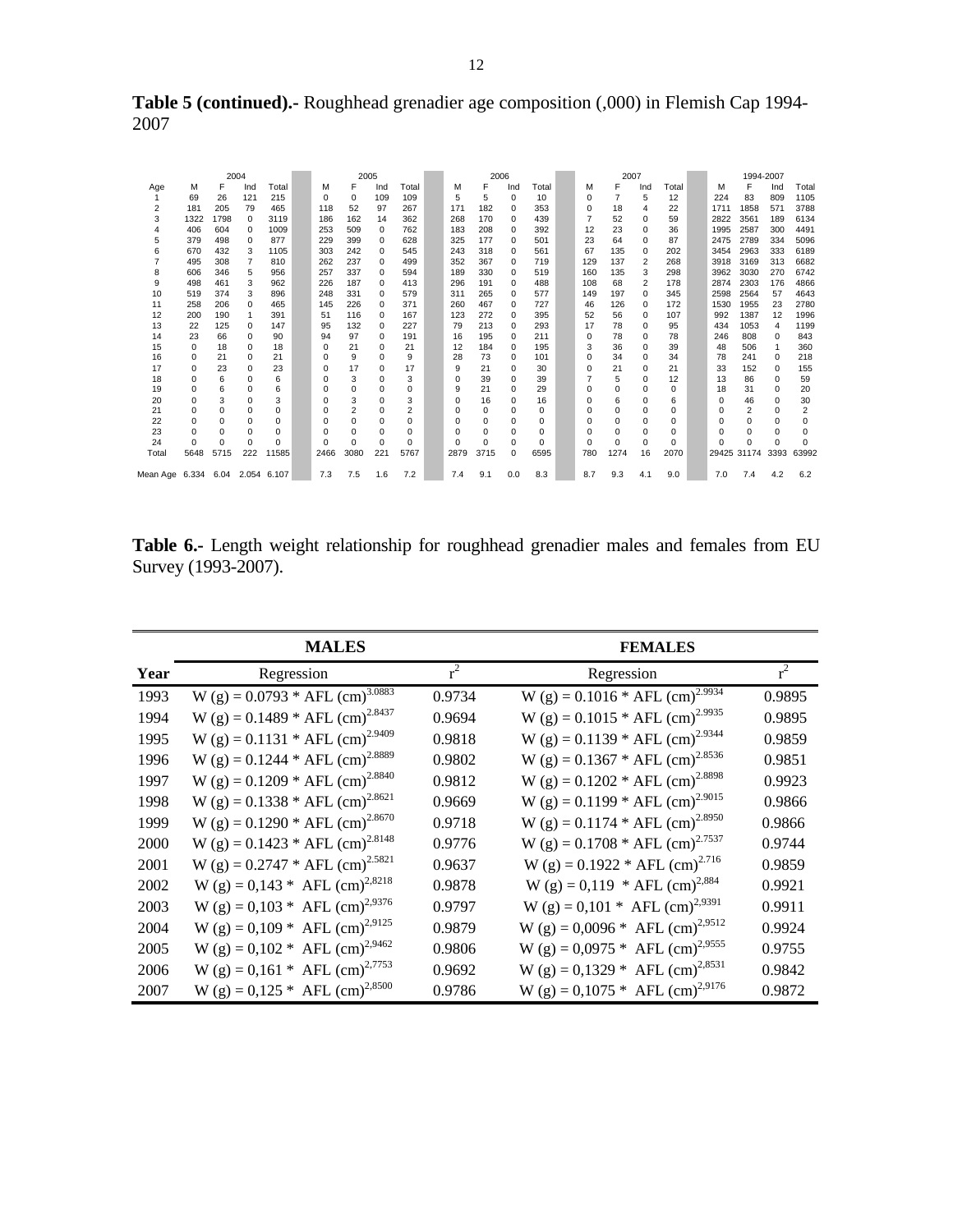# **FIGURES**



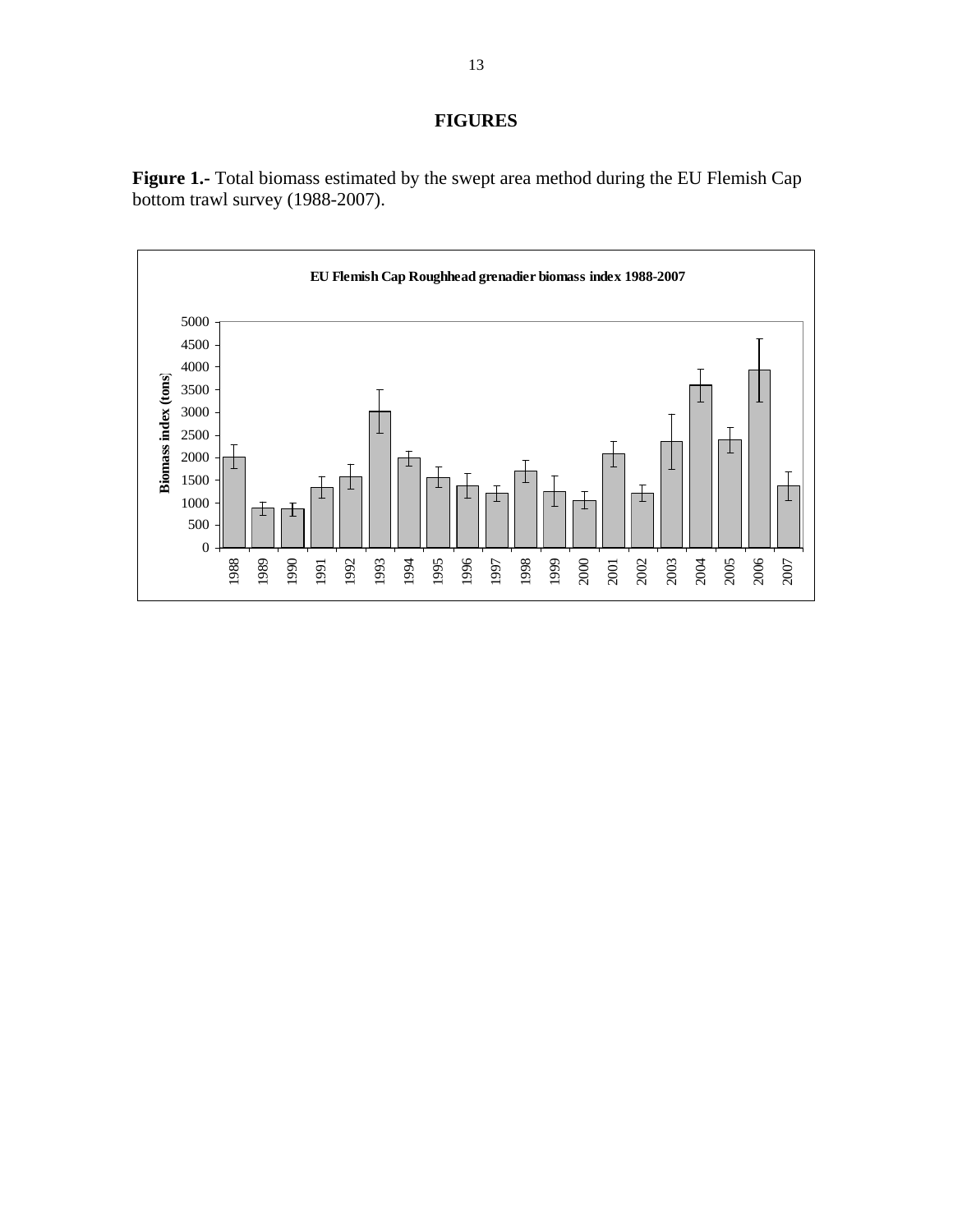

**Figure 2.-** Annual length distribution by sex in Flemish Cap 1993-2007.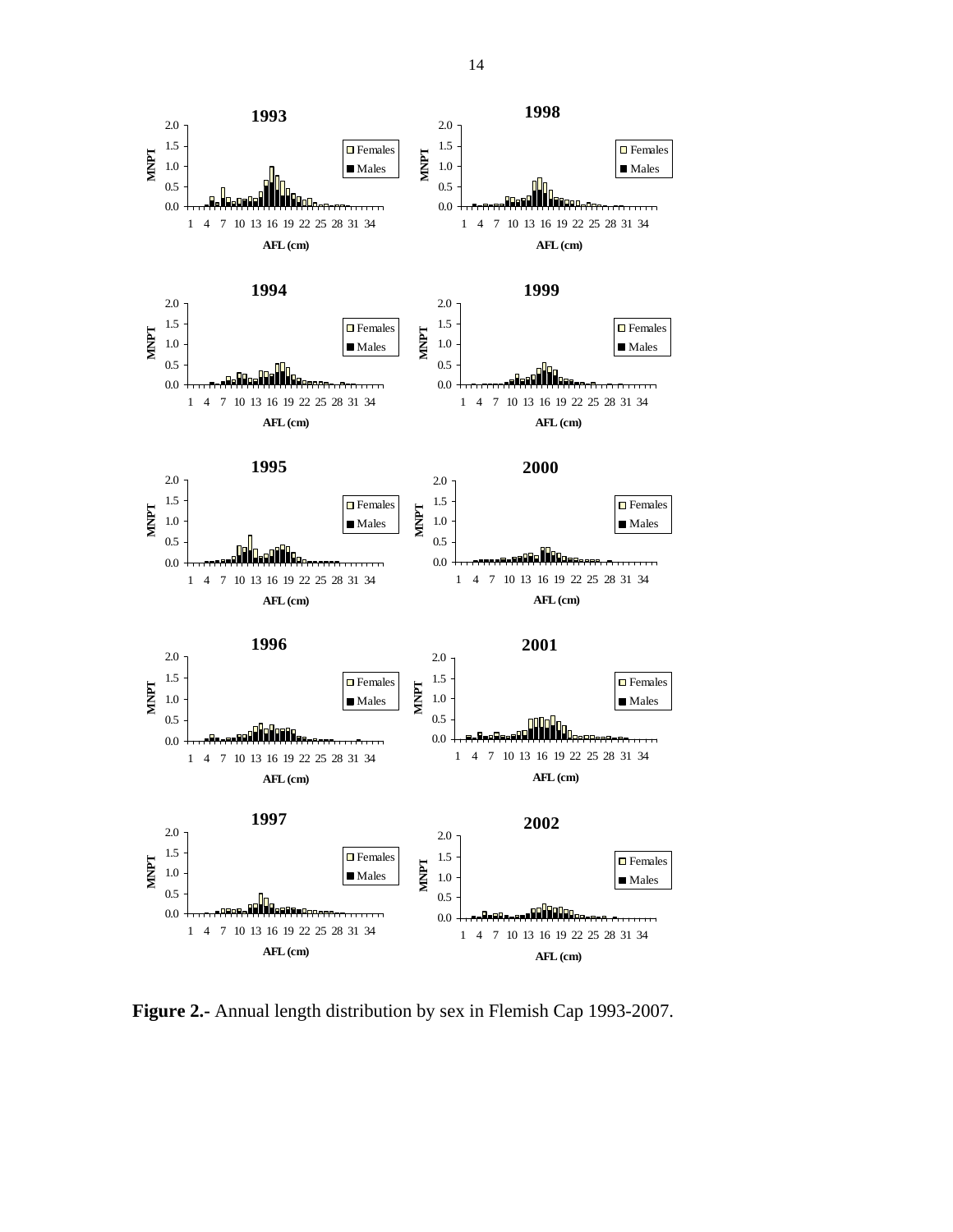

**Figure 2 (continued).-** Annual length distribution by sex in Flemish Cap 1993-2007.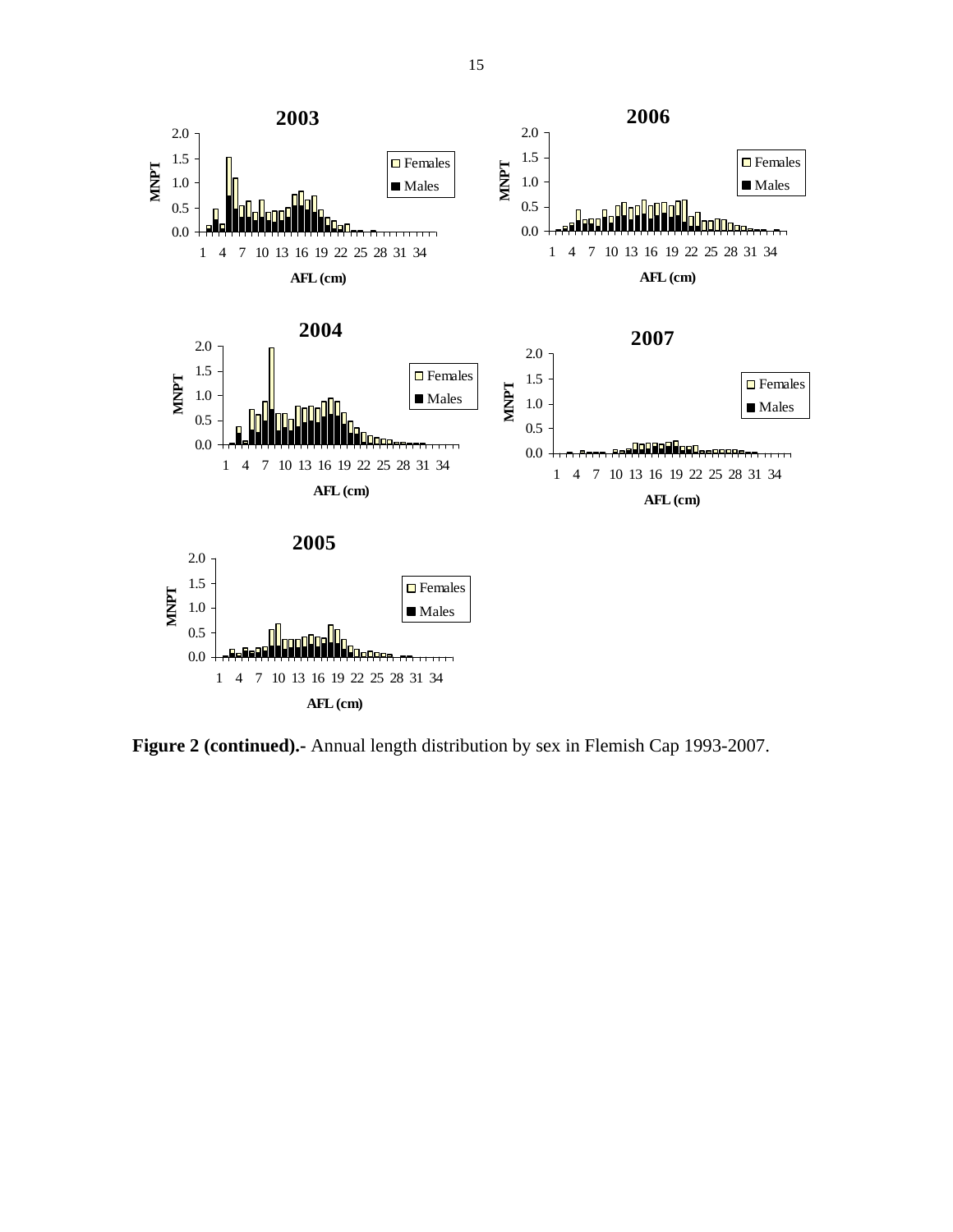

**Figure 3.-** Annual age composition by sex in Flemish Cap 1994-2007.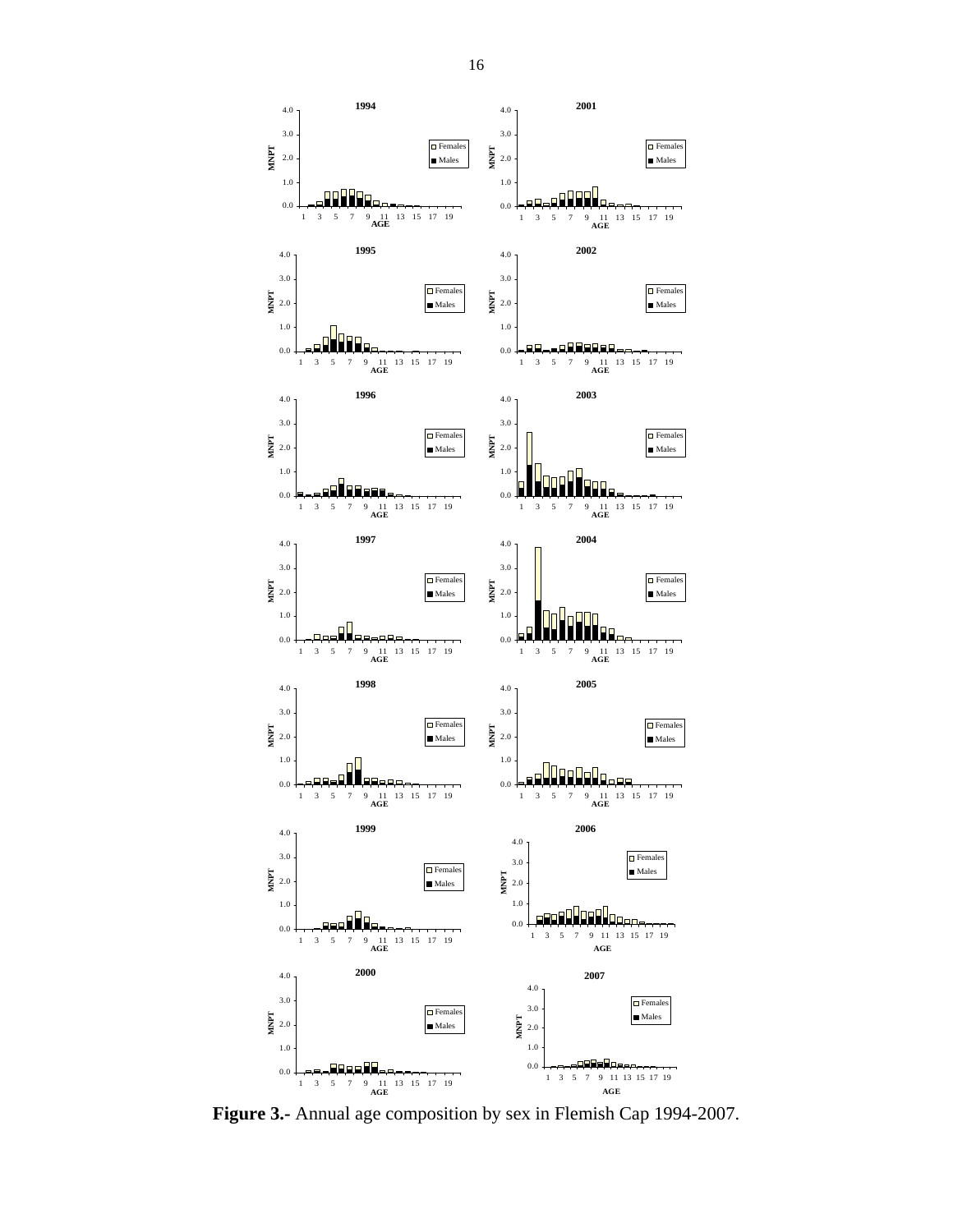

1 3 5 7 9 11 13 15 17 19

**AGE**

**Figure 4.-** Female ratio by age in Flemish Cap 1994-2007.



**Figure 5.-** Mean length (AFL cm) at age by sexes in Flemish Cap 2007.

**TOTAL 1994-2007**